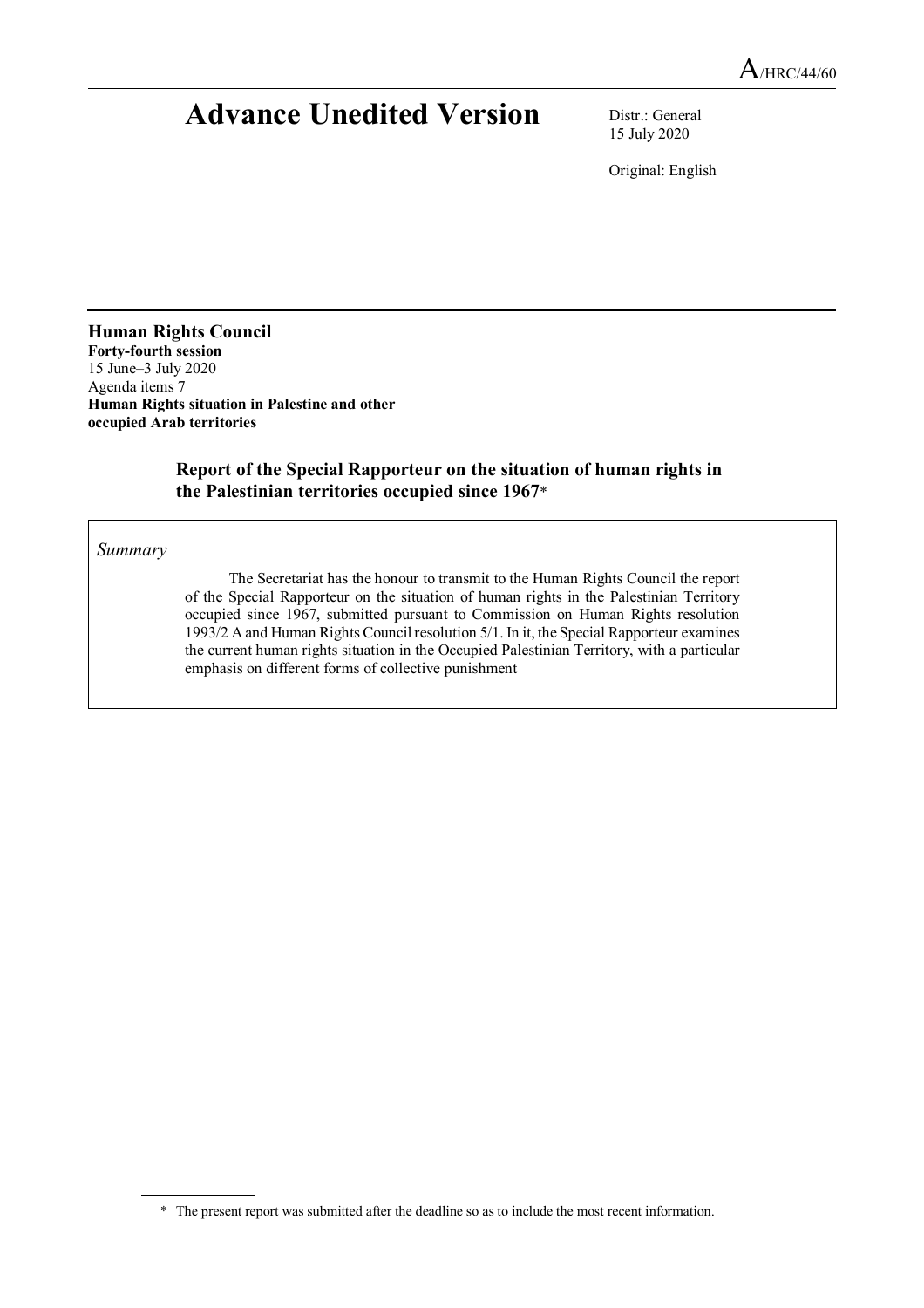# **I. Introduction**

1. The present report is submitted by the current Special Rapporteur to the Human Rights Council pursuant to Commission on Human Rights resolution 1993/2 A and Human Rights Council resolution 5/1.

2. The Special Rapporteur would like to note that he has not been granted access to the Occupied Palestinian Territory, nor have his requests to meet with the Permanent Representative of Israel to the United Nations been accepted. The Special Rapporteur notes that access to the Occupied Palestinian Territory is a key element in the development of a comprehensive understanding of the human rights situation on the ground. The Rapporteur regrets the lack of opportunity to meet with many of the human rights groups due both to his exclusion from the territory and to the barriers many individuals face should they seek exit permits from the Israeli authorities, particularly from Gaza.

3. The present report is based primarily on written submissions and consultations with civil society representatives, victims, witnesses and United Nations representatives. The Special Rapporteur, due the COVID-19 pandemic, was unable to travel to the region for further consultations.

4. In the present report, the Special Rapporteur focuses on the human rights and humanitarian law violations committed by Israel, in accordance with his mandate.<sup>1</sup> The mandate of the Special Rapporteur focuses on the responsibilities of the occupying Power, although he notes that human rights violations by any State or non-State actor are deplorable and only hinder the prospects for peace.

5. The Special Rapporteur wishes to express his appreciation for the full cooperation extended to his mandate by the Government of the State of Palestine. The Special Rapporteur further acknowledges the essential work of civil society organizations and human rights defenders to create an environment in which human rights are respected and violations of human rights and international humanitarian law are not committed with impunity and without witnesses.

# **II. Current human rights situation**

6. The human rights situation of Palestinians in the West Bank, East Jerusalem and Gaza continues to be grim. Although it is not possible to provide a comprehensive review of all human rights concerns since the last report to the Human Rights Council,<sup>2</sup> the Rapporteur would like to highlight several issues of concern at this time. While the report will primarily focus on the issue of collective punishment, it will also address a number of other issues including the continued expansion of Israeli settlements; the increase in settlers' violence; the detention of Palestinians; use of settlement products; Israel's planned annexation of parts of the Palestinian West Bank and its potential impact; the situation of Human Rights Defenders and the impact of the COVID-19 pandemic.

# **A. Settlements**

7. The Israeli Government continued to approve plans for the expansion of new settlement outposts/projects and the consolidation of existing settlements in flagrant violation of international law. In July 2019 the Government approved some 2,400 housing units and public infrastructures in 21 settlements and outposts, bringing the total of approved settlement units last year to approximately 6,100. During the same time, the Israeli Government announced its approval of only 715 housing units for Palestinians living in Area

<sup>&</sup>lt;sup>1</sup> As specified in the mandate of the Special Rapporteur set out in resolution 1993/2.

<sup>&</sup>lt;sup>2</sup> A/HRC/40/73.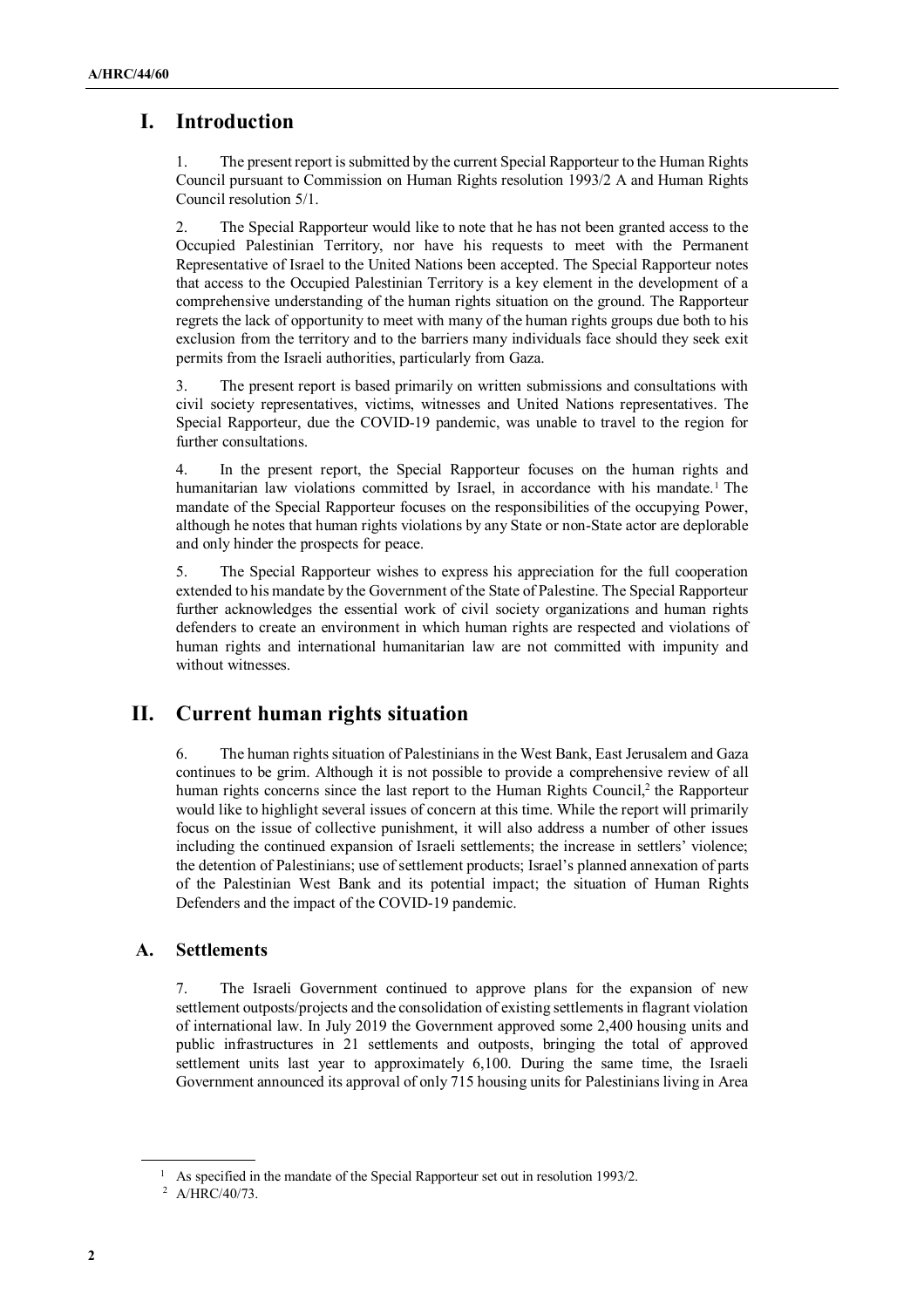C.<sup>3</sup> The move was denounced by the EU, the UK and the UN's Mideast envoy, who stated that such actions would further impede the possibility of a two-state solution. In February 2020, Israeli authorities advanced or announced plans and tenders to build more than 10 500<sup>4</sup> settlement housing units, including 3500 units in the E1 area east of Jerusalem<sup>5</sup>, which would link the city to the Israeli settlement of Ma'ale Adumim. Building settlements in the E1 area would effectively divide the west bank into two disconnected areas. These troubling trends on the ground would worsen existing violations against Palestinians and would further fragment Palestinian territory in the West Bank.

8. In Hebron, the planning and expansion of Israeli settlements continued at a rapid pace. On 1 December 2019, the then Defense Minister Naftali Bennett announced his approval for the planning of a new Jewish settlement in the city of Hebron. This announcement was followed by a demand that the Palestinian municipal government of Hebron consent to a plan to demolish the city's wholesale market, and replace it with additional housing units to accommodate Jewish settlers.<sup>6</sup> In practice, the move would create a new Jewish settlement in the city. The municipality, which enjoys the status of a 'protected tenant' in the area of the market,<sup>7</sup> was threatened in a letter by Bennet that if it failed to comply within 30 days, legal proceedings would be filed to lift its protected status. Since the last report, the number of incidents and severity of settler attacks has increased significantly in Hebron causing injury to Palestinians.<sup>8</sup> For example, on 22 and 23 November 2019, settlers carried out at least six attacks resulting in injury to the Palestinian population in H2, Hebron. On many of these occasions, Israeli Security Forces appeared to take no action to prevent the attacks or to protect the population. At least 16 attacks were carried out by Israeli settlers between 17-30 March 2020, representing a 78 per cent increase compared to the bi-weekly average of incidents reported by OCHA since the start of 2020<sup>9</sup> . Israel has the obligation to ensure the safety and well-being of the Palestinian population, and to protect them from settlers' attacks. Where attacks do occur, Israel is obliged to pursue accountability by ensuring that those responsible are prosecuted and punished.<sup>10</sup>

## **B. Human Rights Defenders**

9. Since the Special Rapporteur's last report to the Human Rights Council at its  $40<sup>th</sup>$ session, intimidation, harassment and threats against human rights and civil society actors continued in the Occupied Palestinian Territory. Palestinian human rights defenders and civil society organizations are the main victims of these measures, which further contribute to the shrinking of civic space. Activist and human rights defenders continue to be targeted by the Israeli Government, the Palestinian Authority and the de-facto authorities in Gaza. These measures include arbitrary detention, physical threats and harassment, intensive defamation

<sup>3</sup> https://www.haaretz.com/israel-news/.premium-israel-approves-plans-for-2-000-w-bank-settlementssparking-international-outcry-1.7648415.

<sup>4</sup> https://unsco.unmissions.org/sites/default/files/security\_council\_briefing\_- \_30\_march\_2020\_2334.pdf .

<sup>5</sup> https://peacenow.org.il/en/netanyahu-promotes-the-construction-in-e1

<sup>6</sup> https://www.haaretz.com/israel-news/israel-threatens-hebron-gov-t-agree-to-jewish-neighborhood-orlose-property-rights-1.8225822.

<sup>7</sup> The Hebron wholesale market site was under Jewish ownership before Israel's establishment in 1948, although most of the Jews left Hebron in 1929 after an attack on the Jewish population killed 67 people. After 1948, Jordan leased the land to the Hebron Municipality through a protected tenancy. Following the Six-Day War in 1967, the buildings on the site were transferred to the custodian for abandoned property, but the municipality remained a protected tenant. https://www.haaretz.com/israel-news/israel-threatens-hebron-gov-t-agree-to-jewish-neighborhood-orlose-property-rights-1.8225822.

<sup>8</sup> A/74/357 para 19.

<sup>9</sup> https://www.ochaopt.org/poc/17-30-march-2020.

<sup>&</sup>lt;sup>10</sup> OHCHR OPT Press Statement, 27 November. 2019,https://www.facebook.com/UNHumanRightsOPT/.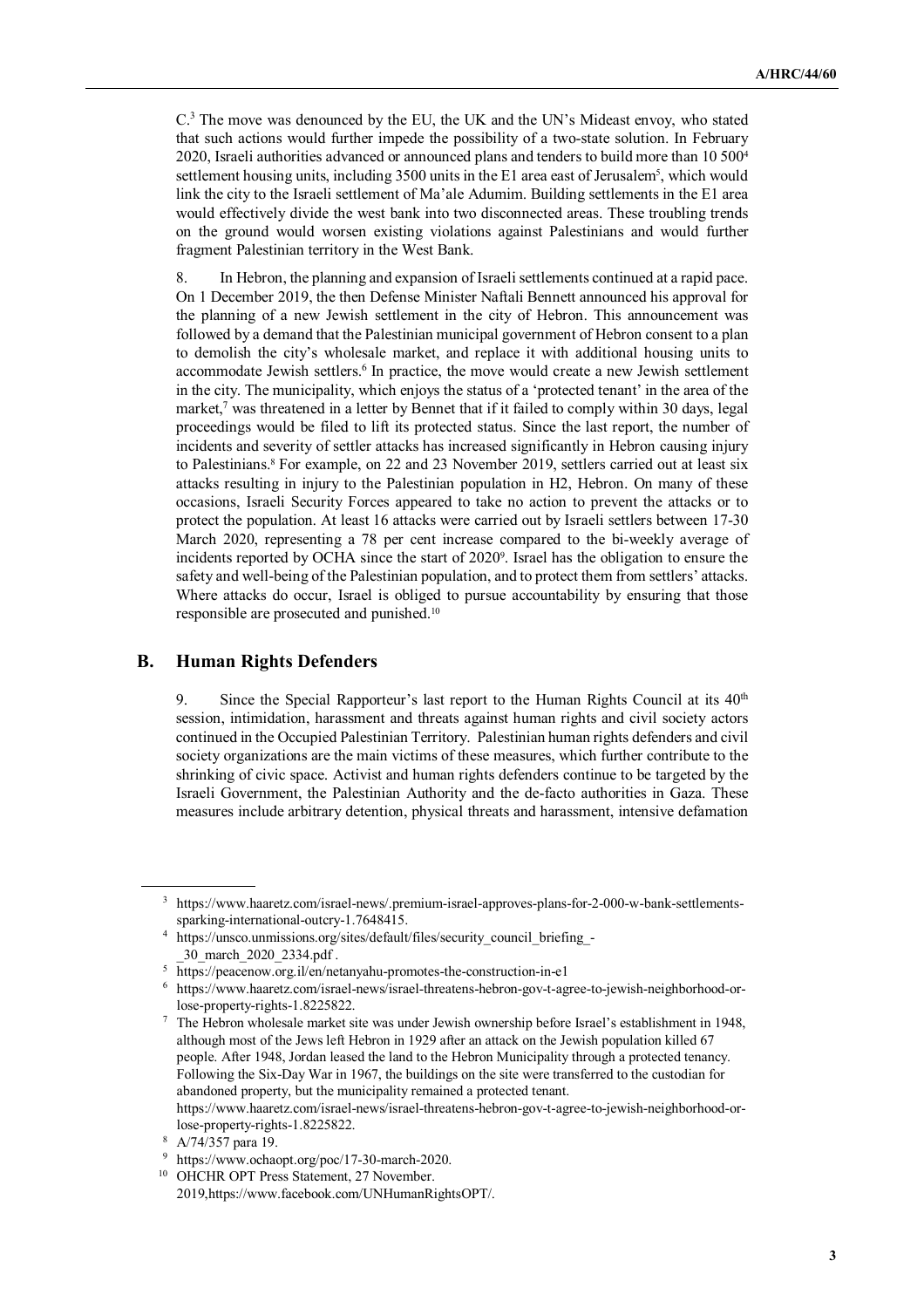campaigns or restrictions on freedom of movement, free expression and peaceful assembly and restrictive regulatory frameworks<sup>11</sup>.

10. Israeli authorities persisted in their use of measures to obstruct human rights defenders' work and narrow the space for advocacy and litigation. On 19 September, Israeli Security Forces raided the offices of Addameer, a human rights organization dedicated to defending and representing Palestinian prisoners, in Ramallah, and confiscated laptops and memory cards as well as files and publications. Israel continued to impose movement restrictions in the form of travel bans and visa denials, and continued its campaign of public stigmatization of human rights organizations. In November 2019, a field researcher for B'Tselem, an Israeli human rights organization, was arrested for videotaping a protest against an Israeli West Bank settlement outpost,<sup>12</sup> and the field researcher for Amnesty International received a punitive travel ban when he attempted to leave the West Bank to Jordan through the Allenby Bridge.<sup>13</sup>

11. On 25 November 2019, the Israel and Palestine Director of Human Rights Watch, Omar Shakir, was expelled from Israel after the Israeli Supreme Court upheld the legality of the Government's decision to not renew his visa. Shakir was expelled following a 2017 amendment to the Entry to Israel Law, which allows the denial of entry to Israel and the occupied Palestinian territory to anyone who calls for a boycott of Israel as defined in the Prevention of Damage to the State of Israel through Boycott Law of 2011. Israel annulled Mr. Shakir's visa on the grounds that he had supported the Boycott Divestment Sanctions (BDS) in the past, and over allegations that he continued to do so through his work with Human Rights Watch.

#### **C. Products from Israeli Settlements**

12. Several important developments with regards to labelling or banning of products produced by Israeli settlements in the Occupied Palestinian Territory were noted since the last report. On 12 November 2019, the European Court of Justice ruled<sup>14</sup> that products from Israeli settlements must indicate they are a product originating from a settlement, not as a 'product of Israel'. The ruling noted that the information on the products must enable the consumers to make an informed choice, which also includes social and ethical considerations. The Court underlined that the European Union has committed itself to the strict observance of international law, including the UN Charter. The ruling by the European Court of Justice follows a similar judgment<sup>15</sup> of 29 June 2019 in *Kattenburg v. Canada* by the Federal Court of Canada, in which the Court noted that labels of wines produced in West Bank settlements stating to be 'Products of Israel' are 'false, misleading and deceptive<sup>16</sup>. The Government of Canada is appealing the decision.

13. The *Irish Control of Economic Activity (Occupied Territories) Bill,* No.6 of 2018 is a proposed law that would make it an offense for a person 'to import or sell goods or services originating in an occupied territory or to extract resources from an occupied territory in certain circumstances' <sup>17</sup> . In October 2019, the municipality of Oslo, Norway's capital, adopted a decision to ban products from Israeli settlements and thus became the sixth municipality in the country to effectively ban products and services linked to Israeli settlements from public contracts<sup>18</sup>.

<sup>&</sup>lt;sup>11</sup> 11.11.11, Occupation and Shrinking Space.

<sup>12</sup> https://www.haaretz.com/israel-news/.premium-idf-soldiers-arrest-b-tselem-researcher-who-filmedprotest-against-w-bank-outpost-1.8069542.

<sup>13</sup> https://www.amnesty.org/en/latest/news/2019/10/israel-opt-amnesty-staff-member-faces- punitivetravel-ban-for-human-rights-work/.

<sup>14</sup> http://curia.europa.eu/juris/celex.jsf?celex=62018CJ0363&lang1=en&type=TXT&ancre=.

<sup>15</sup> https://decisions.fct-cf.gc.ca/fc-cf/decisions/en/item/419068/index.do.

<sup>16</sup> https://decisions.fct-cf.gc.ca/fc-cf/decisions/en/item/419068/index.do .

<sup>&</sup>lt;sup>17</sup> https://data.oireachtas.ie/ie/oireachtas/bill/2018/6/eng/initiated/b0618s.pdf.

<sup>18</sup> https://www.middleeastmonitor.com/20191029-norways-capital-oslo-bans-israel-settlement-goodsservices/.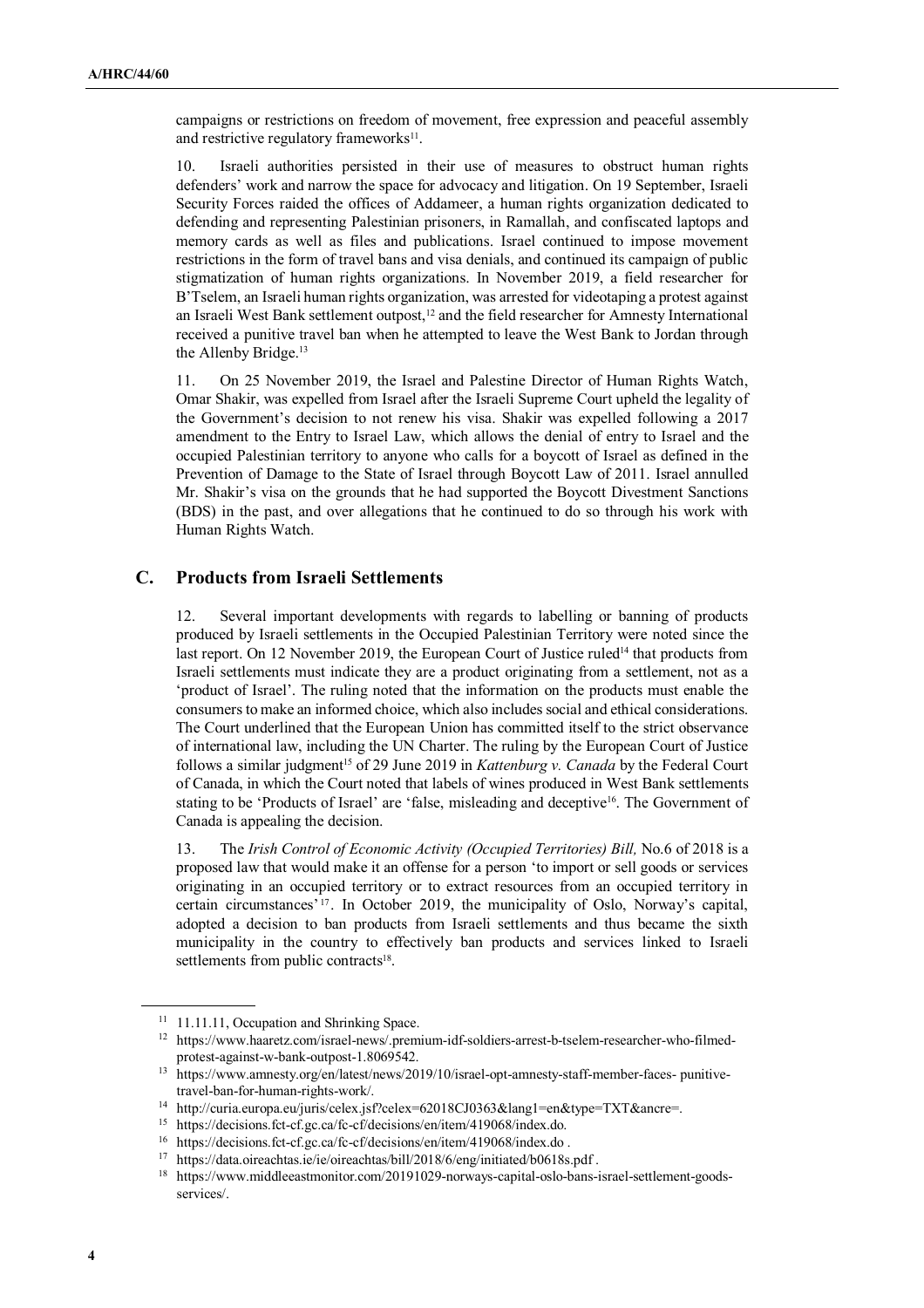14. The Special Rapporteur also welcomes the release of a database on business enterprises involved in certain activities relating to Israeli settlements in East Jerusalem and the West Bank, as an important initial step towards accountability and an end to impunity. The Special Rapporteur calls for the database to become a living tool, with sufficient resources to be updated annually.

#### **D. Arbitrary Detention**

15 Israel has continued its use of arbitrary detention, including administrative detention without charge. At the end of March 2020, there were around 5,000 Palestinian political prisoners in Israeli prisons, including 432 administrative detainees and 43 women prisoners<sup>19.</sup>In addition, 183 of these prisoners were children, 20 under the age of 16. With regards to children, in the latest report of the Special Representative of the Secretary-General on Children and Armed Conflict, the Secretary General reiterated his call upon Israel to uphold international juvenile justice standards and cease the use of administrative detention for children, end all forms of ill-treatment in detention, as well as cease any attempted recruitment of detained children as informants.<sup>20</sup>

16. As highlighted also in the previous report of the Special Rapporteur, Israel's use of administrative detention in contravention of international legal obligations continues to be a serious concern. This issue has been raised previously by the Human Rights Committee and the Committee against Torture who noted concerns in relation to the use of administrative detention<sup>21</sup>, especially in cases involving children.<sup>22</sup>

17. Recurrent reports of practices that may amount to ill-treatment and torture, including with regards to children continued to be of serious concern. In its list of issues prior to submission of the sixth periodic report of Israel, the Committee against Torture referred to "recurrent allegations of torture and ill-treatment of Palestinian minors in interrogation and detention centres, settlements and temporary military headquarters in the State party." According to Addameer, since 1967 until the end of 2019, 222 prisoners have died while under Israeli custody.<sup>23</sup> 4 Palestinian prisoners have died in Israeli custody since the beginning of 2018<sup>24</sup>, the last of which was Bassam al-Sayeh who died in a Petakh Tikva interrogation centre on 9 September 2019. Mr al-Sayeh was reportedly suffering from bone and blood cancer as well as other medical conditions and was not provided adequate medical care or treatment, leading to a deterioration in his condition.<sup>25</sup>

# **E. The Annexation Plan**

18. On 17 May, the newly formed Israeli coalition government, agreed to initiate plans to implement the annexation of parts of the West Bank and the Jordan Valley. This annexation which is based on the Peace to Prosperity plan announced by the United States, would affect, if implemented, approximately a third of the territory in the Palestinian West Bank including the Jordan Valley. On 16 June, 67 UN human rights experts noted that any annexation of Palestinian territory would be a serious breach of international law and the Charter of the United Nations. The experts further called on the international community to take concerted measures to counter the planned annexation move by Israel including through the use of a "broad menu of countermeasures."26 The Special Rapporteur warned against accommodating any degree of annexation, even if it was partial and consisting of several settlements blocs,

<sup>19</sup> Numbers according to https://www.addameer.org/statistics .

<sup>&</sup>lt;sup>20</sup> A/73/907-S/2019/509, para. 95.<br><sup>21</sup> CCPP/C/JSP/CO/4, para. 10(b):

<sup>21</sup> CCPR/C/ISR/CO/4, para 10(b); CAT/C/ISR/CO/4, para.17; and CAT/C/ISR/CO/5, paras. 22-23.

<sup>&</sup>lt;sup>22</sup> CCPR/C/ISR/CO/3, para. 7(b).<br><sup>23</sup> http://www.addameer.org/news

<sup>23</sup> http://www.addameer.org/news/bassam-al-sayeh-third-palestinian-prisoner-who-dies-israeli-prisons-2019.

<sup>&</sup>lt;sup>24</sup> http://www.addameer.org/news/phroc-israeli-authorities-bear-responsibility-palestinian-prisoners'life-and-protection.

<sup>25</sup> http://www.addameer.org/news/bassam-al-sayeh-third-palestinian-prisoner-who-dies-israeli-prisons-2019.

<sup>&</sup>lt;sup>26</sup> https://www.ohchr.org/en/NewsEvents/Pages/DisplayNews.aspx?NewsID=25960&LangID=E.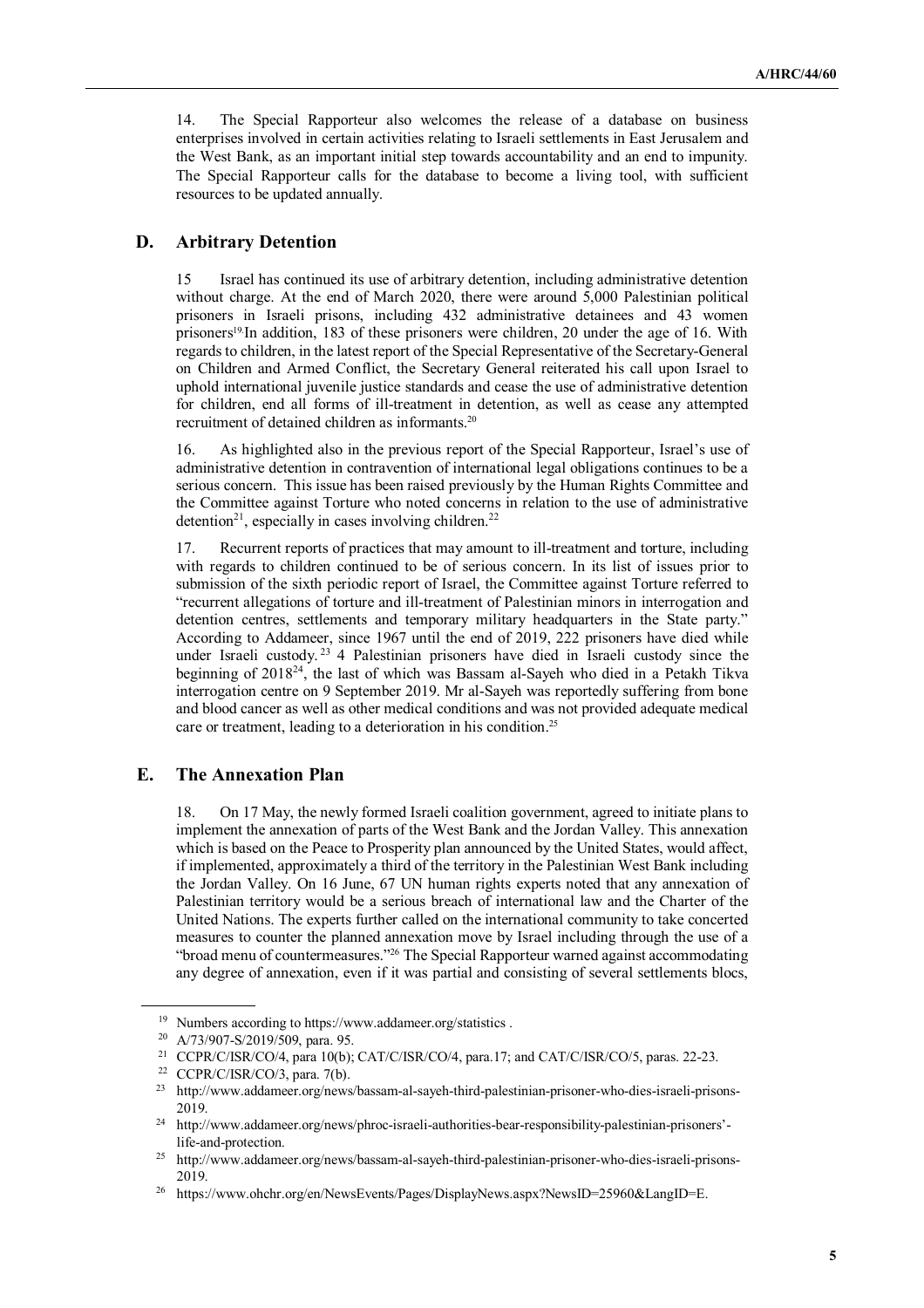as it would still constitute a serious violation of international law and still requiring a concerted reaction by the international community. Opposition to the planned annexation has grown steadily in the last few weeks. On 23 June, more than 1,080 parliamentarians from 25 European countries wrote to European government and leaders against the Israeli planned annexation.27 On 26 June, the Belgian Chamber of Representatives, called, in a sweeping vote, for the creation of a list of potential "counter-measures" should the planned annexation take place.

19. Israeli occupation has for decades continued to impose conditions on the ground that entail serious human rights violations against Palestinians. The planned annexation will further aggravate and intensify these violations and will affect millions of Palestinians living in the occupied West Bank and the Jordan Valley. It may well lead to forcible displacement of various communities living in the area which include hundreds of thousands of Palestinians; expulsion and confiscation of their property; control of their natural resources; and would possibly complicate their status further leading to the statelessness of many. The outcome of such an annexation would further entrench a two-tier system in which two people are ruled by the same power, but with profoundly unequal rights. Communities living in areas threatened by annexation, particularly in the Jordan Valley, already suffer discrimination and neglect while their properties have been demolished or have received demolition orders by Israeli military authorities. Those communities are in dire need of protection as their situation would become much more fragile with the prospect of the annexation.

## **F. The International Criminal Court (ICC)**

20. The Special Rapporteur welcomes the ICC Prosecutor's announcement of 20 December 2019, when the Prosecutor of the International Criminal Court, Fatou Bensouda, released a statement in which she determined that there is a reasonable basis to initiate an investigation into the situation in Palestine, pursuant to article 53(1) of the ICC Statute. While the Prosecutor deferred the final determination on the scope of the territorial jurisdiction to the Pre-Trial Chamber, it is the Prosecutor' s view that the Court has jurisdiction over the situation in Palestine, extending to the Occupied Palestinian territory, namely West Bank, including East Jerusalem and Gaza<sup>28</sup>. On 30 April 2020, the Prosecutor reiterated her position on the scope of the Court's territorial jurisdiction<sub>29</sub>.

## **G. Human Rights Violations by the Hamas Authorities in Gaza and the Palestinian Authority.**

**2**1. Cases of arbitrary arrest and detention by the de-facto authorities in Gaza continued to be reported, particularly of journalist, human rights and political activists. On 9 April, a number of Palestinian activists were arrested and detained by the de-facto authorities after being accused of engaging in "normalization activities with Israel". A small group of activists had organized a zoom call with young Israeli activists to discuss living conditions in Gaza.<sup>30</sup> Many continue to be arrested because of their political affiliation and perceived opposition to the Hamas authorities. Serious restrictions on freedom of expression continue to be in place particularly in the context of reporting on the socio-economic impact of the COVID-19 pandemic.31 In June, a number of persons were arrested by the de-facto authorities in Gaza, as they expressed opposing political views and attempted to organize events that were banned by security forces.

<sup>27</sup> https://www.scribd.com/document/466688615/Letter-by-European-Parliamentarians-Against-Israeli-Annexation.

<sup>28</sup> https://www.icc-cpi.int/Pages/item.aspx?name=20191220-otp-statement-palestine.

<sup>29</sup> https://www.icc-cpi.int/CourtRecords/CR2020\_01746.PDF.

<sup>30</sup> https://www.nytimes.com/2020/04/10/world/middleeast/rami-aman-palestinian-activist-arrested.html.

<sup>31</sup> https://www.amnesty.org.uk/press-releases/palestine-critics-hamas-and-palestinian-authorityarrested-during covid-19-pandemic.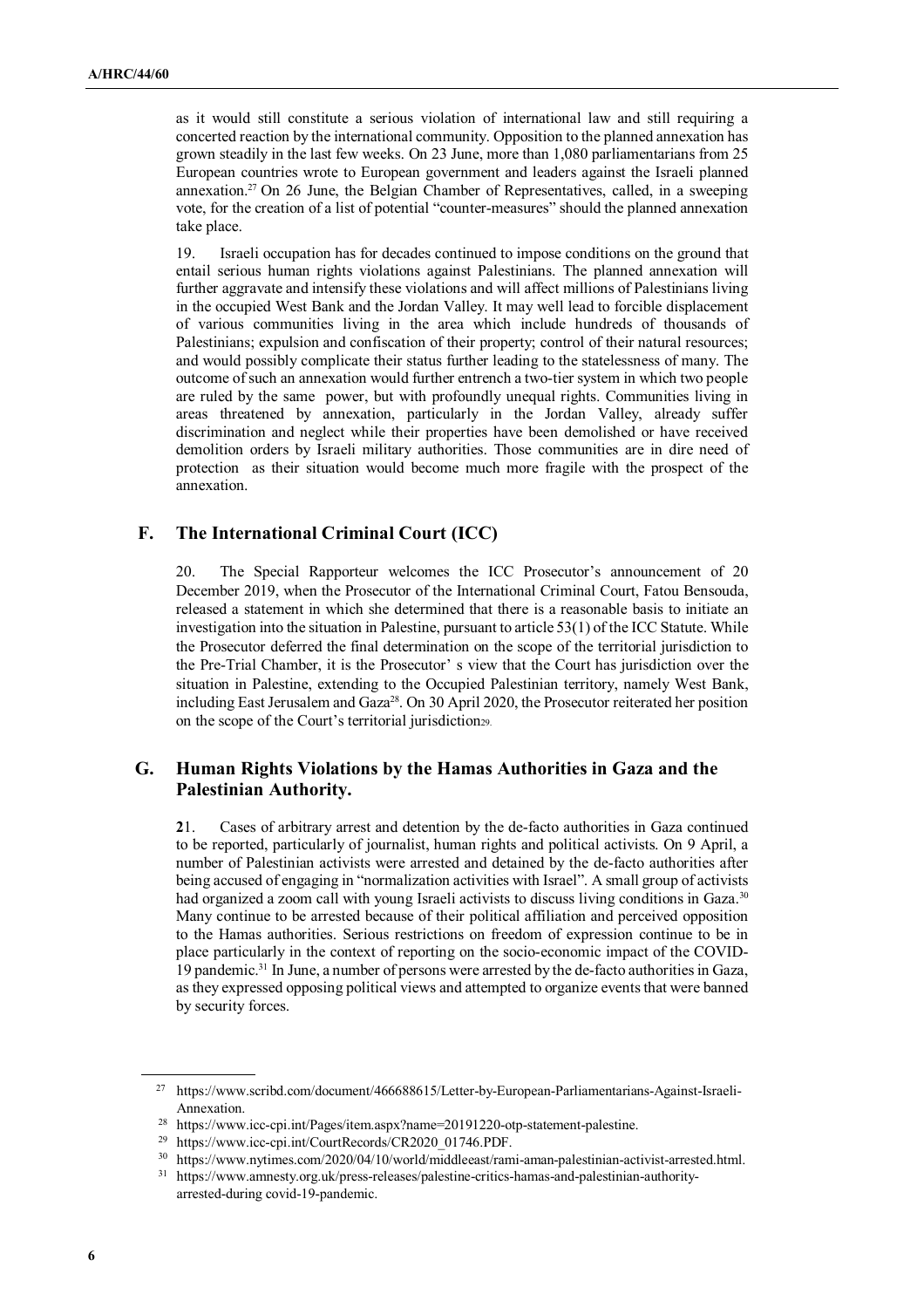22. A number of arrests by Palestinian Security Forces continued to be reported in the West Bank. Many of those arrested were accused of using social media platforms to criticize the Palestinian authority or expressing opposing political views.32 Limitations on freedom of expression remain a concern for journalists. A number of allegations of ill-treatment of those arrested also continue to be received.

### **H. The Impact of the COVID 19 Pandemic**

23 As of 8 July, the total reported cases of COVID-19 in the occupied Palestinian Territories were 5,567 and 72 in Gaza<sup>33</sup> while they stood at 33,556 cases in Israel with a reported average of 3690 cases per day. As of the writing of this report the rate of increase in cases remains alarming, despite the implementation of considerable measures by all duty bearers to contain the pandemic. Accordingly, vulnerable groups, particularly Palestinian prisoners, including children, older persons and those with chronic conditions, remain very exposed to infection with the virus. Israel, as the occupying power, remains primarily responsible for ensuring the right to health of Palestinians and ensuring that all preventive measures are utilized to combat the spread of the pandemic. <sup>34</sup> In this context, Israeli authorities have continued to impede efforts to combat the spread of COVID-19 in occupied East Jerusalem. In one reported incident in April, Israeli Security Forces raided a clinic in the Palestinian neighbourhood of Silwan and arrested a number of doctors under the pretext that it was run by the Palestinian Authority. <sup>35</sup> The clinic provided testing kits to Palestinian inhabitants due to the lack of coverage and treatment in the area. Despite measures imposed to combat the spread of the virus including restrictions on movement, levels of violence particularly settler violence and demolition of Palestinian homes have increased in the last few months. Besides exposing Palestinians to further violence, settler attacks increased the risk of their exposure and infection with COVID-19.

# **III. Collective Punishment and the Israeli Occupation**

24. Collective punishment is an inflamed scar that runs across the entire 53-year-old Israeli occupation of Palestine. Over these years, two million Palestinians in Gaza have endured a comprehensive air, sea and land blockade since 2007, several thousand Palestinian homes have been punitively demolished, extended curfews have paralyzed entire towns and regions, the bodies of dead Palestinians have been withheld from their families, and critical civilian supplies – including food, water and utilities – have been denied at various times. Notwithstanding numerous resolutions, reports and reminders critical of its use, Israel continues to rely upon collective punishment as a prominent instrument in its coercive toolbox of population control.

25. A fundamental tenet of any legal system – domestic and international – which respects the rule of law is the principle that the innocent cannot be punished for the crimes of others. A corollary of this tenet is that the collective punishment of communities or groups of peoples for offences committed by individuals is absolutely prohibited under modern law. Individual responsibility is the cornerstone of any rights-based legal order, as explained by Hugo Grotius, the 17th century Dutch legal philosopher: "No one who is innocent of wrong may be punished for the wrong done by another."<sup>36</sup>

26. Throughout history and in contemporary times, belligerent armies, colonial authorities and occupying powers have commonly employed a spectrum of collective punishment

<sup>32</sup> https://www.amnesty.org/en/latest/news/2020/05/palestine-end-arbitrary-detention-of-critics-in-westbank-and-gaza/.

<sup>33</sup> https://app.powerbi.com/view?r=eyJrIjoiODJlYWM1YTEtNDAxZS00 OTFlLThkZjktNDA1ODY2OGQ3NGJkIiwidCI6ImY2MTBjMGI3LWJkMjQtNGIzOS04MTBiLT NkYzI4MGFmYjU5MCIsImMiOjh9.

<sup>34</sup> https://www.ohchr.org/en/NewsEvents/Pages/DisplayNews.aspx?NewsID=25728&LangID=E.

<sup>35</sup> https://www.middleeastmonitor.com/20200416-israel-closes-coronavirus-testing-centre-in-occupiedeast-jerusalem/.

<sup>36</sup> S. Neff (ed.), *Hugo Grotius on the Law of War and Peace: Student Edition* (Cambridge University Press, 2012) at 298.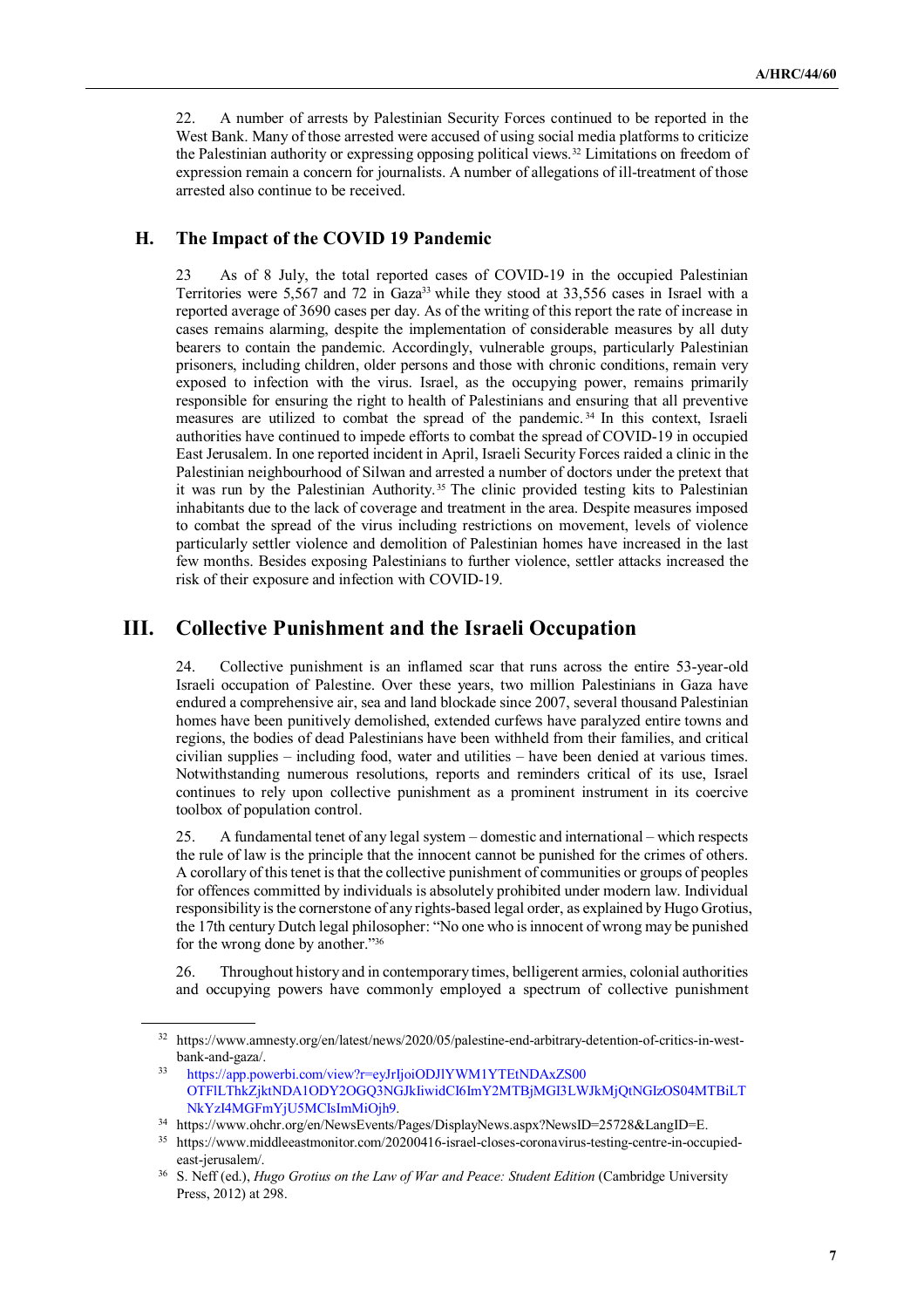methods against civilian populations hostile to their alien rule.<sup>37</sup> The methods used have included civilian executions, sustained curfews and closures of towns, food confiscation and starvation, punitive property destruction, the capture of hostages, economic closures on civilian populations, cutting off of power and water supplies, withholding of medical supplies, collective fines and mass detentions <sup>38</sup> These punishments are, in the words of the International Committee of the Red Cross ("ICRC"), "in defiance of the most elementary principles of humanity."<sup>39</sup>

27. The logic of collective punishment has been to project domination in order to subdue a subjugated population through inflicting a steep price for its resistance to alien rule. Punishment has been imposed on civilian populations for practices ranging from having knowledge of fighters and refugees in the vicinity, to offering passive opposition and noncooperation, and to merely being related to, or neighbours of, resistance fighters. Yet, not only are these punitive acts profoundly unjust, they invariably backfire on the military authority, as the 1958 commentary by the ICRC on the Fourth Geneva Convention stated:

Far from achieving the desired effect such practices, by reason of their excessive severity and cruelty, kept alive and strengthened the spirit of resistance. They strike at guilty and innocent alike. They are opposed to all principles based on humanity and justice, and it is for that reason that the prohibition of collective penalties is followed formally by the prohibition of all measures of intimidation or terrorism with regard to protected person<sup>40</sup>

#### **A. International Law**

28. To protect these principles of humanity and justice, international humanitarian law has expressly forbidden the use of collective punishment against civilian populations under occupation. The 1907 *Hague Regulations* prohibited the imposition of general penalties on the occupied population.41 Expanding on this protection, Article 33 of the 1949 *Fourth Geneva Convention* provides that:

No protected person may be punished for an offense he or she has not personally committed. Collective penalties and likewise all measures of intimidation or of terrorism are prohibited. Pillage is prohibited. Reprisals against protected persons and their property are prohibited.<sup>42</sup>

29. This prohibition has been further entrenched by the 1977 *Additional Protocol 1* of the *Geneva Conventions*. Article 75 establishes the "fundamental guarantees" respecting the treatment of protected people under occupation. Among these "fundamental guarantees" is "collective punishment", which is "prohibited at any time and in any place whatsoever, whether committed by civilian or by military agents".<sup>43</sup>

30. Some states – such as Israel – have adopted the *Fourth Geneva Convention*, but have not ratified the 1977 *Additional Protocol 1*. Notwithstanding this, the ICRC has stated that the prohibition against collective punishment has become an accepted norm of customary international humanitarian law and, as such, it would be applicable to all states and

<sup>37</sup> In response, Article 1, para. 4 of the 1977 Additional Protocols 1 to the Geneva Conventions has expressly extended the protection of international humanitarian law to armed conflicts involving colonial domination, alien occupation and racist regimes in the exercise of the right of selfdetermination.

<sup>38</sup> See generally C. Klocker, *Collective Punishment and Human Rights Law* (Routledge, 2020); and S. Darcy, *Collective Responsibility and Accountability under International Law* (Martinus Nijhoff, 2007).

<sup>39</sup> https://ihl-databases.icrc.org/applic/ihl/ihl.nsf/1a13044f3bbb5b8ec12563fb0066f226/36bd41f14e2 b3809c 12563cd0042bca9.

<sup>40</sup> *Ibid*.

<sup>41</sup> https://ihl-databases.icrc.org/applic/ihl/ihl.nsf/0/1d1726425f6955aec125641e0038bfd6, Article 50.

<sup>42</sup> https://www.refworld.org/docid/3ae6b36d2.html.

<sup>43</sup> https://www.refworld.org/docid/3ae6b36b4.html.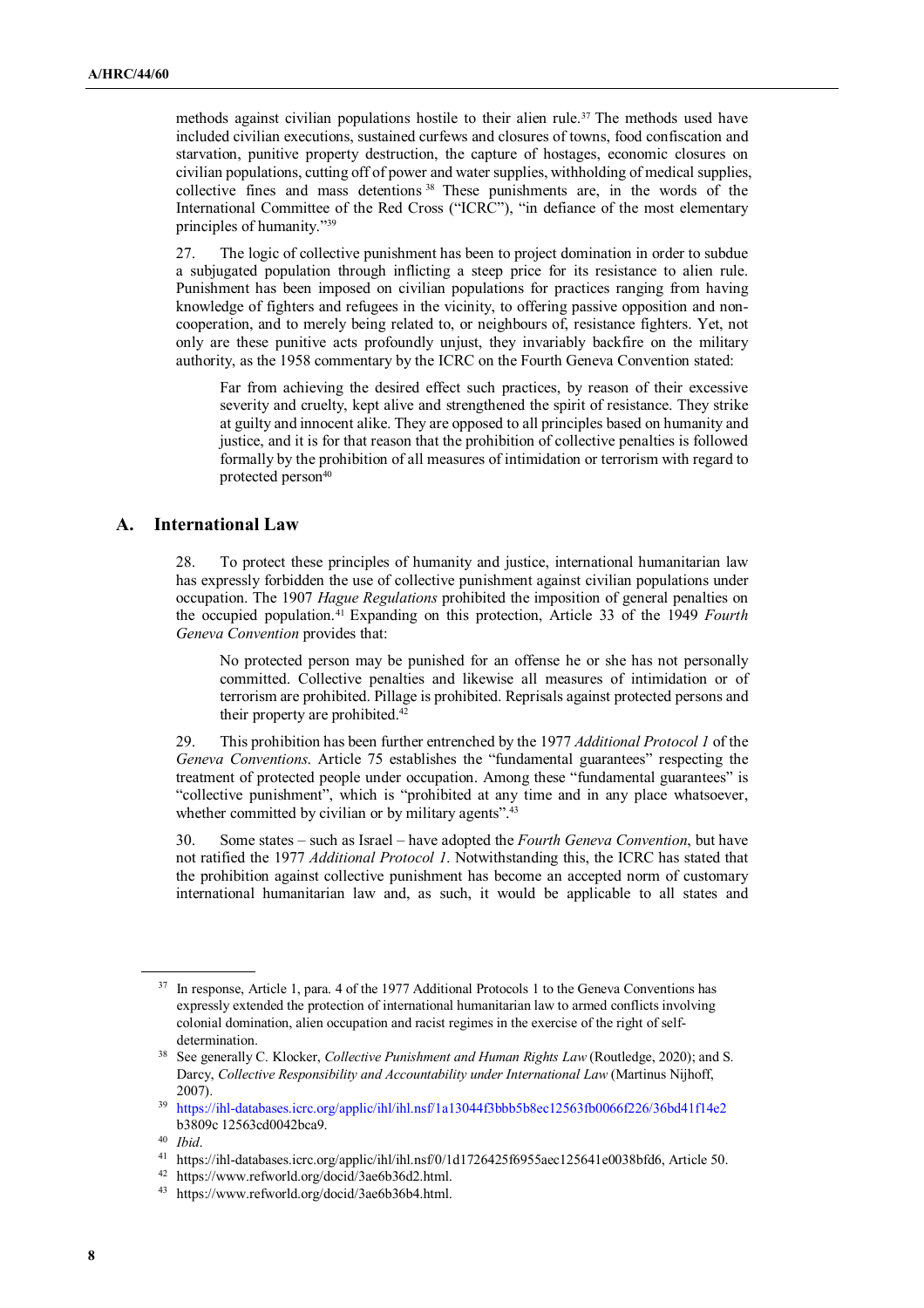combatants, and in all situations. Breaching this customary prohibition, according to the ICRC, would be a "serious violation" of international humanitarian law.<sup>44</sup>

31. The ICRC commentary on the prohibition against collective punishment found in *Additional Protocol 1* establishes that its protection is to be given a large and liberal application. This is consistent with the purpose of humanitarian law to provide a wide protection to civilian populations throughout a range of vulnerable circumstances occasioned by conflict and alien rule:

The concept of collective punishment must be understood in the broadest sense: it covers not only legal sanctions but also sanctions and harassment of any sort, administrative, by police action or otherwise.<sup>45</sup>

32. The *Fourth Geneva Convention* does not provide a definition for collective punishment. However, the 1958 ICRC Commentary states that collective punishment is:

Punishment which has been rendered without regard to due process of law and is imposed on persons who themselves have not committed the acts for which they are punished.<sup>46</sup>

33. More recently, the Appeals Chamber of the Special Court for Sierra Leone has usefully established the elements of the crime of collective punishment in 2008 as:

(a.) The indiscriminate punishment imposed collectively on persons for omissions or acts for which some or none of them may or may not have been responsible; and

(b.) The specific intent of the perpetrator to punish collectively.<sup>47</sup>

34. With respect to international criminal law, collective punishment does not appear as part of the definition of "war crimes" set out in the 1998 *Rome Statute*. However, both the *Statute of the International Criminal Tribunal for Rwanda*<sup>48</sup> and the *Statute of the Special Court for Sierra Leone*<sup>49</sup> included collective punishment as part of their definitions of war crimes. Earlier, in 1991, the International Law Commission had stated that collective punishment should be designated as an "exceptionally serious war crime".<sup>50</sup> Legal scholars have argued that collective punishment has already been established as a war crime in customary international law, and should be formally recognized as such in the Rome Statute.<sup>51</sup>

35. International human rights law does not expressly prohibit collective punishment in any of its treaties or conventions. However, collective punishment likely breaches universally accepted human rights such as equality before and under the law, the rights to life, dignity, a fair trial, liberty, freedom of movement, health, property, the security of the person, adequate shelter, and an adequate standard of living.

<sup>44</sup> J-M Henckaerts et al, *Customary International Humanitarian Law* (Cambridge University Press, 2005), Vol. 1, pp. 372-375, 586-7, 602-3.

<sup>45</sup> Y. Sandoz et al, (eds.) *Commentary on the Additional Protocols*, (ICRC, 1987) para. 3055.

<sup>46</sup> https://ihl-databases.icrc.org/applic/ihl/ihl.nsf/1a13044f3bbb5b8ec12563fb0066f226/36bd41 f14e2b3809c 12563cd0042bca9.

<sup>47</sup> *The Prosecutor v. Fofana and Kondewa*, Appeal Chamber Judgement, Special Court for Sierra Leone, SCSL-04-14-A 28 May 2008, para. 224, quoted in Darcy, "The Prohibition of Collective Punishment", in A. Clapham et al (eds.) *The 1949 Geneva Conventions: A Commentary* (OUP, 2015), at 1168.

<sup>48</sup> https://legal.un.org/avl/pdf/ha/ictr\_EF.pdf, Article 4(b).

<sup>49</sup> http://www.rscsl.org/Documents/scsl-statute.pdf, Article 3(b).

<sup>50</sup> https://legal.un.org/ilc/publications/yearbooks/english/ilc\_1991\_v2\_p2.pdf, Article 22, pp. 104-5.

<sup>&</sup>lt;sup>51</sup> Darcy, *supra*, note 38 and 47E. Pothelet, "The ICC and Israel: Prosecuting the Punitive Demolition of Palestinian Homes", *OpinioJuris* (22 March 2018).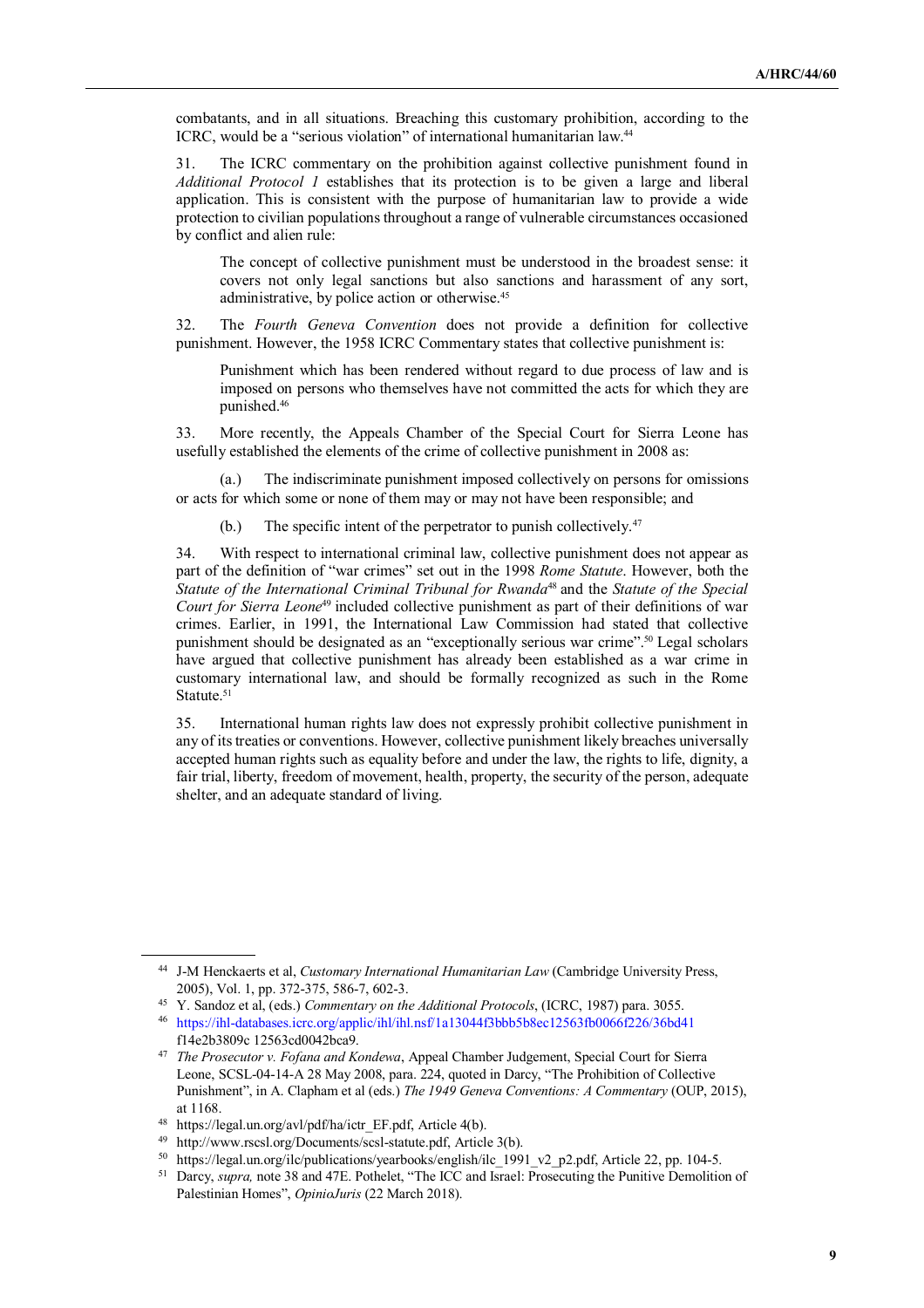# **B Collective Punishment in the Occupied Palestinian Territory**

36. Over the past 25 years, the United Nations Security Council,<sup>52</sup> the UN General Assembly, <sup>53</sup> the ICRC <sup>54</sup> and Palestinian, <sup>55</sup> Israeli <sup>56</sup> and international human rights organizations<sup>57</sup> have criticized Israel, the occupying power, for its recurrent use of collective punishment against the protected Palestinian people. Former UN Secretary Generals Kofi Annan<sup>58</sup> and Ban Ki-Moon<sup>59</sup> both deplored Israel's practice of collective punishment while in office.

37. Subsequently, important UN reports on the human rights situation in the occupied Palestinian territory have shone attention on Israel's ongoing use of collective punishment. In 2009, the UN Fact-Finding Mission on the Gaza Conflict held that the "deliberate actions" of the Israeli armed forces during the 2008-9 conflict and the "declared policies" of the Israeli government "cumulatively indicate the intention to inflict collective punishment on the people of the Gaza Strip."60 In 2016, the UN Committee against Torture stated that punitive home demolitions constitute a breach of Article 16 of the Convention against Torture, and requested Israel to cease the practice.<sup>61</sup>

#### **C Punitive Home Demolitions**

38. Since the occupation began in 1967, Israel has punitively demolished or sealed approximately 2,000 Palestinian homes in the occupied territories.62 These targeted homes have included not only dwellings owned by a purported perpetrator of a crime, but also homes where he or she lived with their immediate families or other relatives and/or where the family homes were rented from a landlord. These demolitions proceeded even though the families or owners played no proven role in the alleged offence, having never been charged, let alone convicted. In the vast majority of cases, the home was not involved in the commission of the purported act.

39. The deliberate destruction of a home for punitive purposes has a shattering impact upon the families living there. The home represents their shelter, the sanctuary of their private lives, their most intimate memories, their communal lives together, their multi-generational traditions. Lost is the primary foundation of family wealth, as well as many essential belongings ranging from beds and kitchen wares to heirlooms and photographs. Abruptly, they must now live in tents or be lodged by relatives. In the aftermath, the family is invariably humiliated, destitute, uprooted, embittered and, for some, vengeful. In many cases, the perpetrator of the offense does not directly suffer, either because he or she is dead, has escaped or has been sentenced to a long term in prison.<sup>63</sup>

40. Israeli law invests extensive authority in the Military Commander of the Israeli Defence Forces (IDF) to order the destruction of any homes or properties in the occupied territory where Palestinian individuals who have committed acts of resistance or terror live or have lived, or where their family lives. The legal authority of the Military Commander is

<sup>52</sup> UNSC Resolution 1544 (19 May 2004).

<sup>53</sup> UNGA Resolution 58/99 (9 December 2003).

<sup>54</sup> https://www.icrc.org/en/doc/resources/documents/update/palestine-update-140610.htm.

<sup>&</sup>lt;sup>55</sup> http://www.alhaq.org/publications/8083.html.<br> $\frac{56}{26}$  https://www.btsolom.org/partiac/collective.nu

<sup>&</sup>lt;sup>56</sup> https://www.btselem.org/razing/collective\_punishment.<br><sup>57</sup> https://www.bry.org/raport/1006/07/01/jsraels.closure.

https://www.hrw.org/report/1996/07/01/israels-closure-west-bank-and-gaza-strip.

<sup>&</sup>lt;sup>58</sup> https://reliefweb.int/report/israel/israeli-destruction-buildings-gaza-illegal-annan-and-un-envoy-say .<br><sup>59</sup> https://phra.ca.org/on/un-eaup israel eallective numishment against pelectinians in gaze un

<sup>59</sup> https://nhrc-qa.org/en/un-says-israel-collective-punishment-against-palestinians-in-gaza-unacceptable/ .

<sup>60</sup> https://digitallibrary.un.org/record/669889?ln=en, para. 1331.

<sup>61</sup> CAT/C/ISR/CO/5, para. 41.

<sup>&</sup>lt;sup>62</sup> See: https://www.btselem.org/punitive\_demolitions/statistics; S. Darcy, "Israeli's Punitive Home Demolition Policy" (Al-Haq, 2003); and D. Simon, "The Demolition of Homes in the Israeli Occupied Territories" (1994), 19 *Yale Journal of International Law* 1.

<sup>63</sup> Society of St. Yves, *Everyone Pays the Price* (2017); M. Kremnitzer & L Saba-Habesch, "Home Demolitions" (2015), 4 *Laws* 216.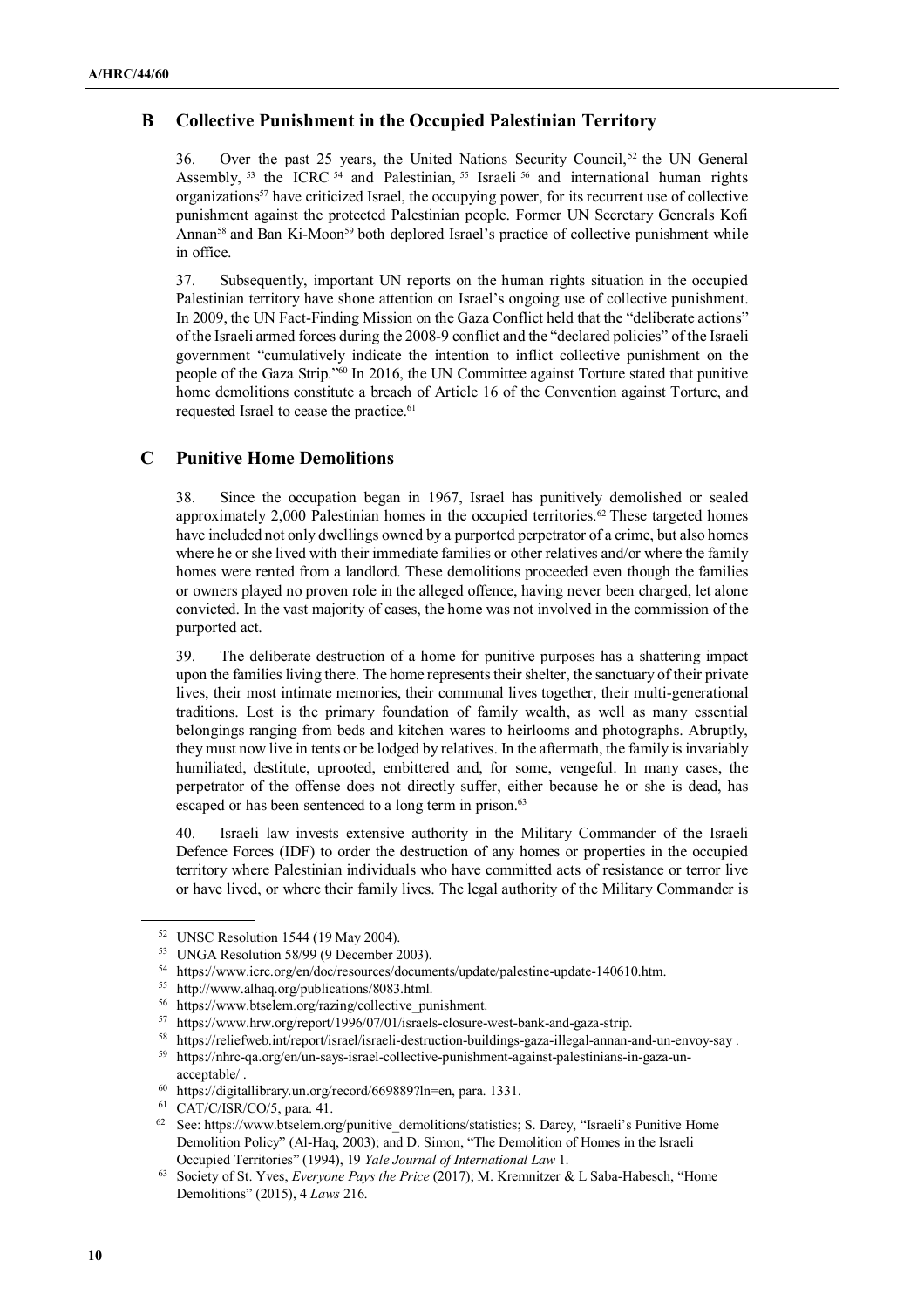found in Article 119 of the 1945 *Defense (Emergency) Regulations*, <sup>64</sup> which permits the confiscation and destruction of houses where a security offence had taken place or where a person who committed a security offence resides. The Military Commander's orders are subject to judicial review by the Israeli Supreme Court, but on a rather lenient standard which only infrequently forestalls the demolition order.

41. In addition to the absolute prohibition against collective punishment in Article 33 of the *Fourth Geneva Convention*, Article 53 forbids:

Any destruction by the Occupying Power of real or personal property belonging individually or collectively to private persons…except where such destruction is rendered absolutely necessary by military operations.

According to the ICRC, this protection is to be given a "very wide" meaning.<sup>65</sup>

42. In 1979, the Israeli Supreme Court, sitting as the High Court of Justice, issued its first judicial review ruling of the IDF Military Commander's authority to punitively demolish or seal a house.<sup>66</sup> In this and subsequent rulings in the 1980s, the Court adopted three principles that would shape much of its subsequent case law on this issue. First, it dismissed the arguments that Article 119 violated the *Fourth Geneva Convention*, on the basis that "local law" preceded, and therefore trumped, the laws of occupation. Second, it ruled that punitive home demolition did not constitute collective punishment. And third, it uncritically endorsed the military's reasoning that the demolitions were a "punitive measure" which created an effective "deterrence against the commission of similar acts."<sup>67</sup>

43. In the ensuing four decades, the High Court has issued more than 100 rulings that have given its full backing to the practice. According to Michael Sfard, an Israeli human rights lawyer, the Court's subsequent caselaw "greatly expanded the power to demolish." Throughout this time, it has never squarely addressed, on the merits, the argument that Article 119 violates the *Fourth Geneva Convention*'s unconditional prohibition of collective punishment.<sup>68</sup>

44. In 2005, the IDF ended the use of punitive home demolitions, following a commissioned internal report which found that the deterrence policy was ineffectual. According to *Ha'aretz*, the Shani report concluded that:

no effective deterrence was proven, except in a few cases, and that the damage to Israel caused by the demolitions was greater than the benefits because the deterrence, limited if at all, paled in comparison to the hatred and hostility toward Israel that the demolitions provoked among the Palestinians.<sup>69</sup>

45. However, in 2008, following further attacks on Israeli soldiers and civilians, the IDF resumed its policy of punitive home demolitions. Shortly afterwards, the Israeli High Court ruled that, with a change of circumstances, this resumption was justified, because: "there is a need to strengthen the deterrence measures, including demolitions of terrorists' houses and intensifying the sanctions against the terrorists' families."<sup>70</sup>

46. In April 2014, an Israeli police commander was killed in a premeditated shooting while driving the family car in the West Bank.<sup>71</sup> His wife was wounded. Four children were in the car, but were not apparently harmed in the attack. In May, Israeli security forces arrested Ziad 'Awwad and his son, and alleged that they had committed the attack. In June, the Military Commander of the West Bank notified the 'Awwad family that he intended to

<sup>64</sup> 1442 Palestine Gazette, Supp. No. 2, at 1055, 1089 (27 September 1945), as amended.

<sup>65</sup> https://ihldatabases.icrc.org/applic/ihl/ihl.nsf/Comment.xsp?action=open Document&documentId=A13817C DA3424C3CC12563CD0042C6E6.

<sup>66</sup> HCJ 434/79 *Sahweil v. Commander of the Area* (1979) 34(1) PD 464.

<sup>67</sup> HaMoked, *The Punitive Demolition of Homes: Timelines* (2020), at: http://www.hamoked.org/files/2019/ 1663820\_eng.pdf.

<sup>68</sup> M. Sfard, in O. Ben Naftali et al, *The ABC of the OPT* (CUP, 2018), chap. H.

<sup>69</sup> https://www.haaretz.com/1.4749075.

<sup>70</sup> HCJ 935/08 *Abu Dheim et al v. GOC Home Front Commander*, (2009), quoted in Klocker, *supra*, note 37.

<sup>71</sup> HCJ 4597/14 *'Awawdeh v. Military Commander of the West Bank* (2014), accessed at: http://www.hamoked.org/images/1158437\_eng.pdf.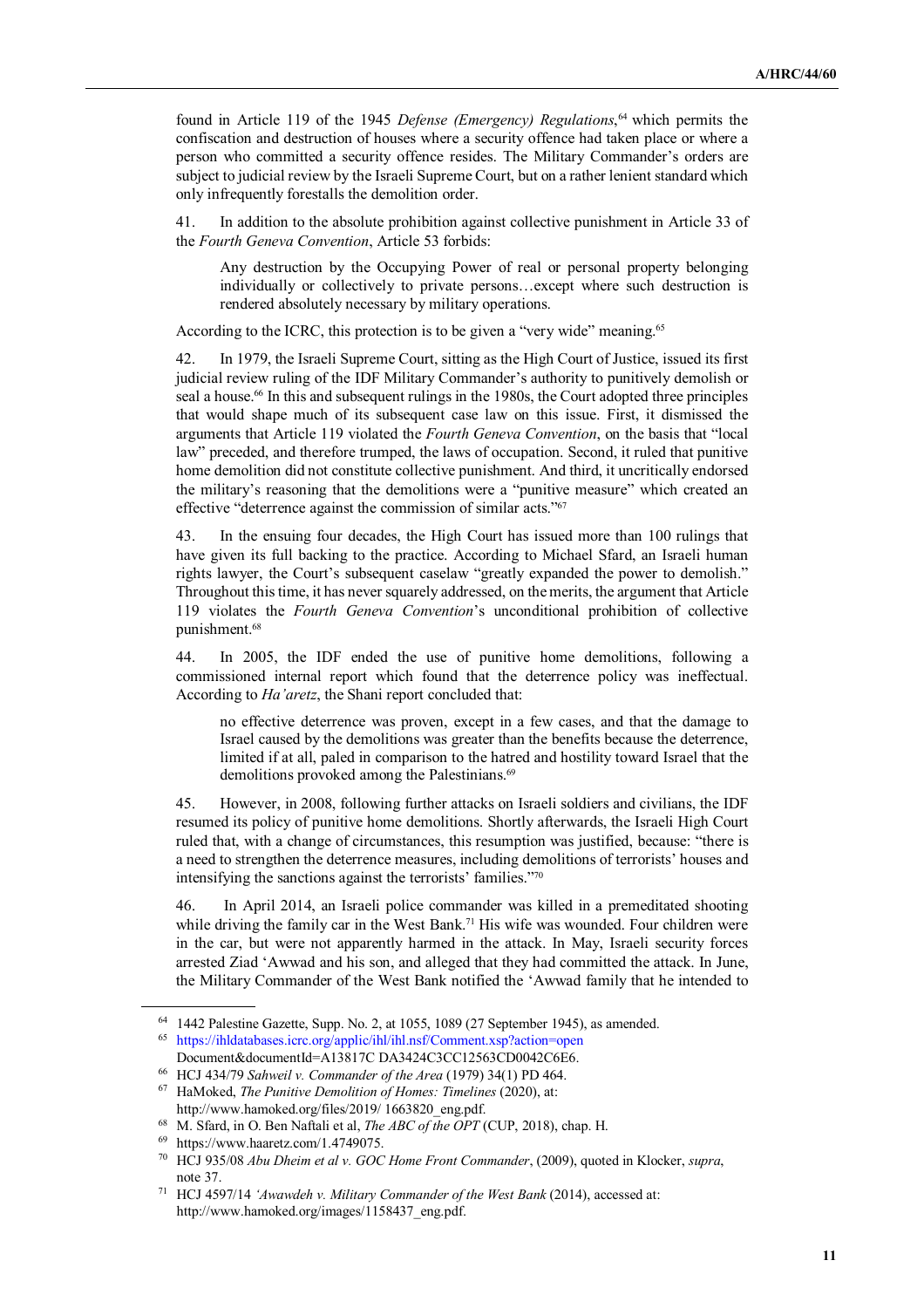demolish the family home, pursuant to Article 119. The 'Awwad family rented their home from a relative, Muhammad 'Awawdeh. Mr. 'Awawdeh lived with his wife and five children in one apartment, and Ziad 'Awwad dwelled with his wife, Hanan, and their five children in the second apartment, all on the same floor. Hanan 'Awwad and Muhammad 'Awawdeh sought a judicial review of the Commander's order before the High Court of Justice, arguing that they had been involved neither in the attack, nor in any terror activity. Three Israeli human rights organizations intervened to join their petition against the demolition order.

47. The Israeli High Court in *'Awawdeh* dismissed the petition. In allowing the demolition of the 'Awwad family's apartment to proceed, the High Court endorsed its prevailing legal approach towards collective punishment. It reaffirmed its long-standing precedent that the purpose of home demolitions was not to punish, but rather to deter. It also would not question the IDF's core position regarding deterrence; in its eyes, this was a military judgement, not a judicial consideration. The High Court ruled that the demolition could proceed, even though the purported perpetrators had not yet been found criminally liable; the low standard of administrative evidence employed by the Commander was sufficient to satisfy the Court. The argument that the alleged assailant only rented the dwelling, and the destruction of his apartment would adversely affect the value of the landlord's property was dismissed. Similarly, the Court stated that the detrimental impact upon the remaining members of the 'Awwad family – Hanan and her four other children would be left homeless – was an unpersuasive side issue.<sup>72</sup>

48. Following *'Awawdeh*, HaMoked – an Israeli human rights organization – initiated a legal petition to the High Court, challenging the underlying legal basis punitive home demolitions. They argued that the policy was incompatible with international humanitarian and human rights law, that it may constitute a war crime, and that it also breached the primary rule under Israeli law that individuals should not be punished for acts they did not commit.

49. The High Court disagreed. In its December 2014 ruling in *Hamoked*,<sup>73</sup> it re-affirmed its 35 years of judicial precedents. In doing so, it distinguished between proportionate and disproportionate home demolitions, thereby ignoring the unconditional prohibition against collective punishment. On international law, the Court offered an impoverished and selective reading of its application to the occupied Palestinian territory, holding that Article 119 remains a valid measure in the IDF's deterrence toolbox and is actually consistent with the occupying power's duty to maintain public order and safety, as per the *Hague Regulations*. In its view, the *Geneva Conventions* were outdated and unable to address the challenges posed by contemporary terrorism.74 Throughout, its reasoning was heavy on security and light on fundamental rights. Michael Sfard has criticized the Court's position that, because Article 119 pre-dates the *Geneva Conventions*, it has primacy:

From a legal standpoint, this argument is extremely weak: first, international law trumps local law, certainly in a regime of occupation that draws its power from international law; second, the laws of occupation confirm that local laws need not be obeyed if they contradict international law.<sup>75</sup>

50. In recent years, the High Court has on occasion ruled against the Military Commander's order for a punitive home demolition, but always on technical or proportionality grounds. It has revoked orders where the assailant had lived in a residence only for a short period, where the Commander sought to destroy a home 11 months after its issuance, where the perpetrator had not lived with his family for three years, where several youths had played only a small role in rock throwing and, most recently, where the harm to innocent families outweighed the deterrence factor.<sup>76</sup> Nonetheless, between July 2014 and

<sup>72</sup> *Ibid.* See paras. 19-28 for the High Court's legal reasoning.

<sup>73</sup> HCJ 8091/14 *HaMoked v. Minister of Defense* (2014), accessed at: http://www.hamoked.org/files/2014/ 1159007\_eng(1).pdf.

<sup>74</sup> *Ibid*, paras. 22-25.

<sup>75</sup> M. Sfard, *The Wall and the Gate* (Metropolitan Books, 2018) 399.

<sup>76</sup> HaMoked, *supra*, note 66.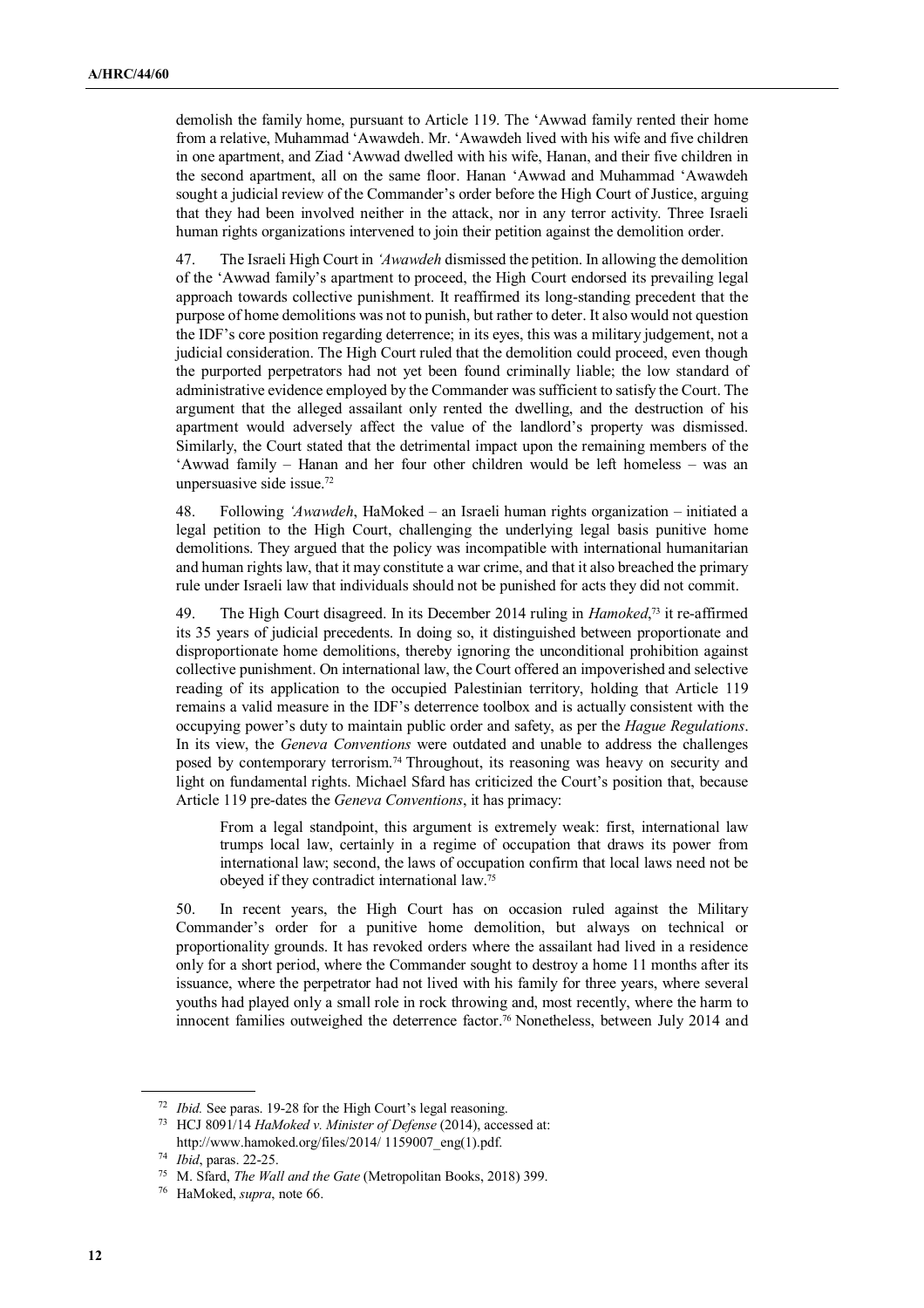May 2020, at least 68 homes were demolished or sealed (many with the approval of the High Court), while only 8 orders were revoked by the Court.<sup>77</sup>

51. Punitive demolitions have never been used against the homes of Israeli Jewish civilians who have committed 'nationalist' crimes similar to those for which Palestinian homes have been destroyed.<sup>78</sup> This distinction has been called "outrageously racist" by Ami Ayalon, a former director of the Israeli Shin Bet, who added that no homes – Palestinian or Israeli – should be punitively destroyed.<sup>79</sup>

52. The High Court's endorsement of the IDF's core belief in deterrence has been widely criticized. Ami Ayalon has stated that punitive home demolitions are not only "patently immoral", but that: "the likelihood that a policy of demolishing their families' homes actually serves as a deterrent is quite low."<sup>80</sup> Professors Amichai Cohen and Yuval Shany have pointed out that: "there is very little empirical proof that the home demolitions actually deter terrorists; to the contrary, such practice is likely to create an atmosphere of hate that would breed the next generation of terrorists."<sup>81</sup>

#### **D. The Closure of Gaza**

53. In June 2007, Israel initiated a comprehensive air, sea and land closure of Gaza, which it maintains to this day. This followed the victory by Hamas in the 2006 Palestinian elections, the imposition of international sanctions against the Hamas-led Palestinian Authority and the subsequent political split between Fatah and Hamas, each with nominal control over a fragmented segment of the Palestinian territory.<sup>82</sup> Subsequently, Gaza has suffered through three devastating rounds of conflict – in 2008-9, 2012 and 2014—as well as sustained protests at the Gaza frontier in 2018-9, all of which resulted in significant civilian deaths and injuries along with widespread property destruction.

54. The impact of Israel's 13-year closure has been to turn Gaza from a low-income society with modest but growing export ties to the regional and international economy to an impoverished ghetto with a decimated economy and a collapsing social service system. In 2012, the United Nations wondered whether Gaza, given its trajectory, would still be liveable by 2020.83 In a follow-up report in 2017, the UN found that life in Gaza was deteriorating even faster than anticipated.84 In 2020, the UN Special Coordinator for the Middle East Peace Process observed that "the immense suffering of the population" in Gaza has continued.<sup>85</sup>

55. Israel's stated reason for imposing the closure on Gaza, and for designating the Strip as an "hostile territory" and an "enemy entity" was because of Hamas' history of deliberating or indiscriminately launching rockets towards civilian centres in Israel and initiating suicide bombings aimed at Israeli civilians. Human rights organizations have verified these acts and condemned their illegality.<sup>86</sup> The Special Rapporteur observes that such practices violate a

 $\overline{a}$ 

<sup>79</sup> https://www.haaretz.com/opinion/.premium-no-one-s-house-should-be-demolished-1.5422912.<br><sup>80</sup> *Ibid* 

<sup>77</sup> *Ibid*.

<sup>78</sup> https://www.timesofisrael.com/defense-ministry-no-need-to-demolish-homes-of-abu-khdeir-killers/

 $\frac{80}{81}$  *Ibid.* 

<sup>81</sup> https://www.lawfareblog.com/house-demolition-israeli-supreme-court-recent-developments. Also see: G. Harpaz, "Being Unfaithful to One's Own Principles" (2014), 47 *Israeli Law Review* 401.

<sup>82</sup> T. Baconi, *Hamas Contained* (Stanford University Press, 2018); S. Roy, *The Gaza Strip* (3rd ed.) (Institute for Palestine Studies, 2015).

https://www.un.org/unispal/document/auto-insert-195081/.

<sup>84</sup> https://www.un.org/unispal/document/gaza-ten-years-later-un-country-team-in-the-occupiedpalestinian-territory-report/.

<sup>85</sup> https://reliefweb.int/report/occupied-palestinian-territory/paper-ad-hoc-liaison-committee-2-june-2020-office-united.

<sup>86</sup> https://www.hrw.org/report/2002/10/15/erased-moment/suicide-bombing-attacks-against-israelicivilians; https://www.amnesty.org/download/Documents/100000/mde150872004en.pdf.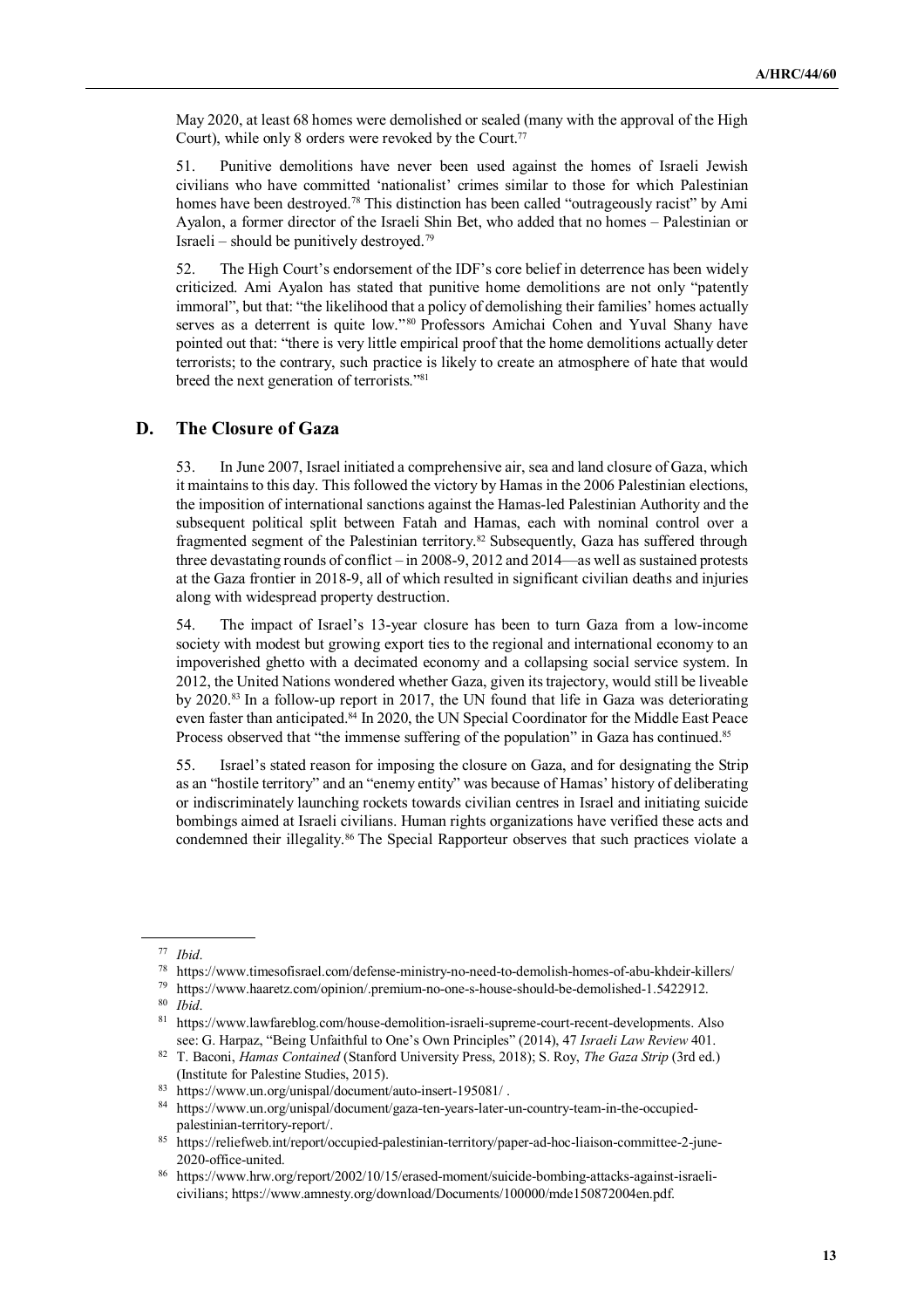fundamental rule of humanitarian law prohibiting the targeting of civilians and, as such, they would constitute a war crime.<sup>87</sup>

56. However, in seeking to contain Hamas, Israel has chosen to target the population of Gaza through harsh economic and social measures as its available target to weaken support for Hamas' rule. Among other things, this strategic calculus is reflected in an internal Israeli government report released through court litigation in 2012 which detailed how many calories Palestinians in Gaza would need to eat to avoid malnutrition.<sup>88</sup> The UN Fact-Finding Mission into the 2008-9 Gaza conflict concluded that: "the declared policies of the Government [of Israel] with regard to the Gaza Strip before, during and after the military operation cumulatively indicate the intention to inflict collective punishment on the people of the Gaza Strip."<sup>89</sup>

57. An important additional purpose behind Israel's closure of Gaza is to accelerate the separation of Gaza from the West Bank, just as Israel actively separates the West Bank from East Jerusalem. Creating and entrenching the fragmentation of these territories – beyond sinking the chances for creating a viable Palestinian economy as well as blocking Palestinians from building the larger collective and political bonds with each other that nourish a functioning society – is designed to prevent the independence of the state of Palestine.<sup>90</sup> As Prime Minister Netanyahu stated in 2019, in response to criticisms about his decision to allow Qatar to fund construction and utility projects in Gaza: "'[W]hoever is against a Palestinian state should be for' transferring the funds to Gaza, because maintaining a separation between the PA in the West Bank and Hamas in Gaza helps prevent the establishment of a Palestinian state."91

58. In 2005, Israel evacuated its military and settlers from Gaza. In the process, it declared that it would no longer owe any obligations to the Palestinians of Gaza.<sup>92</sup> The Special Rapporteur agrees with the overwhelming consensus in the international community that Gaza remains occupied, the Fourth Geneva Convention applies, and Israel retains its obligations towards Gaza as the occupying power commensurate with its degree of control.<sup>93</sup> Israel exercises comprehensive control over Gaza's land crossings (except for the Rafah crossing with Egypt) and its waters and airspace, it controls the Palestinian population registry (which allows it to determine who is a resident of Gaza), it controls taxes and customs duties, it supplies much of Gaza's electricity and fuel, its military re-enters at will, it has created substantial no-go zones on the Gaza side of the frontier, and it controls who and what enters and leaves Gaza. In the Special Rapporteur's view, this meets the 'effective control' test under international humanitarian law, establishing that Israel remains the occupying power.<sup>94</sup>

59. In 2009, the UN Security Council emphasized: "the need to ensure sustained and regular flow of goods and people through the Gaza crossings."95 In 2010, the ICRC stated that Israel's closure of Gaza constituted a collective punishment imposed in clear violation of its obligations under international humanitarian law. It called for the immediate lifting of

<sup>87</sup> https://ihl-

databases.icrc.org/applic/ihl/ihl.nsf/Article.xsp?action=openDocument&documentId=73D05A98B6 CEB566C12563CD0051E1A0, Article 85.

<sup>88</sup> https://www.gisha.org/UserFiles/File/HiddenMessages/DefenseMinistryDocuments RevealedFOIAPetition.pdf.

<sup>89</sup> https://www2.ohchr.org/english/bodies/hrcouncil/docs/12session/A-HRC-12-48.pdf, para. 1934.

<sup>90</sup> https://gisha.org/publication/11312.

<sup>91</sup> https://www.jpost.com/arab-israeli-conflict/netanyahu-money-to-hamas-part-of-strategy-to-keeppalestinians-divided-583082.

<sup>92</sup> https://mfa.gov.il/mfa/foreignpolicy/peace/mfadocuments/pages/revised%20 disengagement%20plan%206-june-2004.aspx.

<sup>&</sup>lt;sup>93</sup> UN Security Council Resolution 1860 (8 January 2009); UN General Assembly Resolution A/74/L.15 (25 November 2019); https://www2.ohchr.org/english/bodies/hrcouncil/docs/12session/A-HRC-12-48.pdf, paras. 273-9.

<sup>94</sup> https://ihl-databases.icrc.org/ihl/WebART/195-200052?OpenDocument.

<sup>&</sup>lt;sup>95</sup> UN Security Council Resolution 1860 (8 January 2009).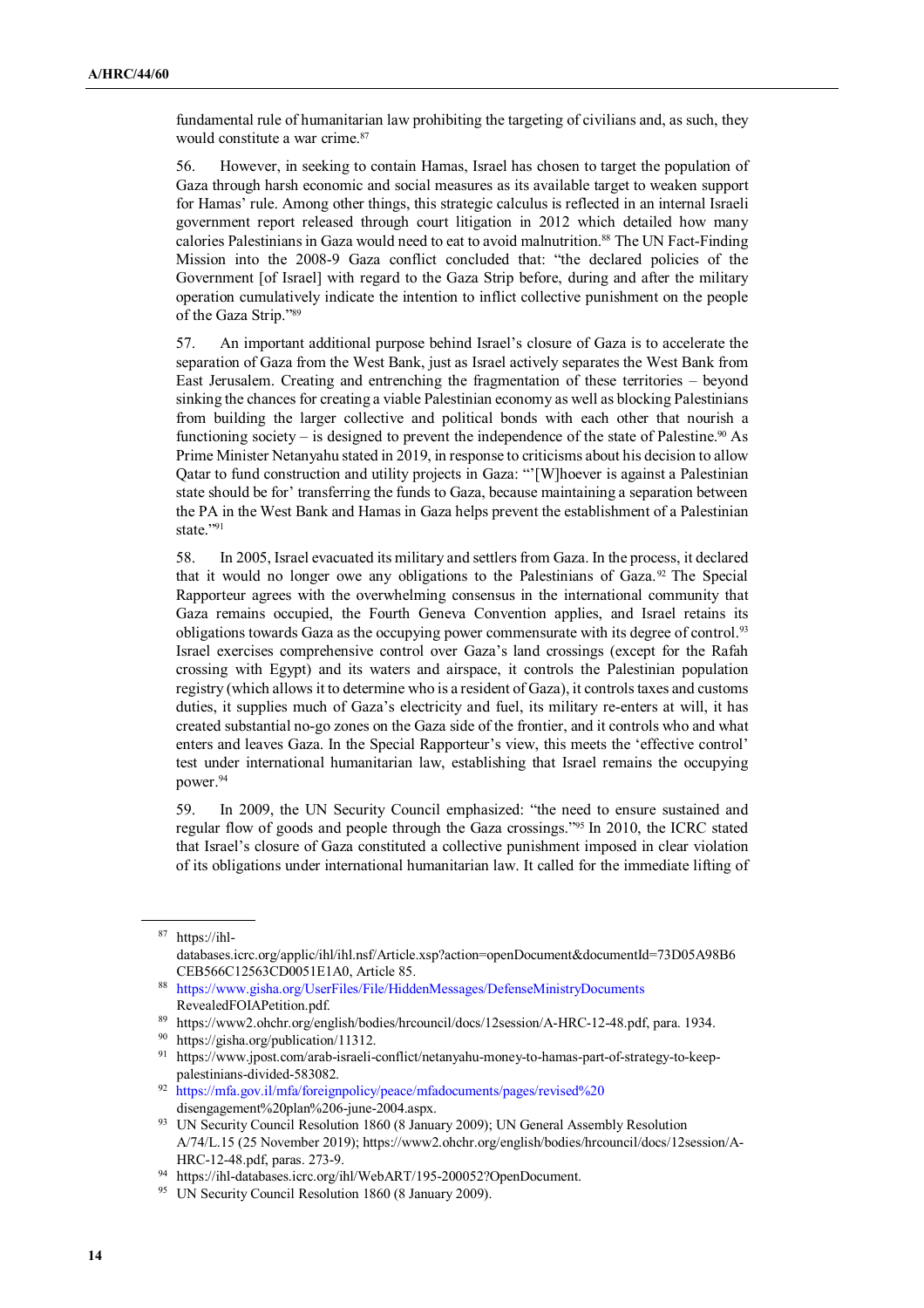the closure.96 In 2016, during his last visit to Gaza, UN General Secretary Ban Ki-Moon said that: "The closure of Gaza suffocates its people, stifles its economy and impedes reconstruction efforts. It is a collective punishment for which there must be accountability."<sup>97</sup> The 2019 report of the UN Commission of Inquiry reported that the "blockade has had a devastating impact on Gaza's socio-economic situation and on the human rights of people living there", and recommended the immediate lifting of the blockade.<sup>98</sup> Ending the closure has also been a demand of the European Union<sup>99</sup> and the European Parliament.<sup>100</sup>

60. The Special Rapporteur finds that the actions of Israel towards the protected population of Gaza amount to collective punishment under international law. The two million Palestinians of Gaza are not responsible for the deeds of Hamas and other militant groups, yet they have endured a substantial share of the punishment, intentionally so. Israel appears content to allow for the delivery of basic humanitarian requirements to Gaza (provided largely through international aid), but to then turn the spigot of any additional modest assistance or economy activity off and on depending on the circumstances. Israel is reminded that it is required under the Fourth Geneva Convention to ensure, "to the fullest extent of the means available to it", that food and medical supplies are provided to the population.<sup>101</sup>

61. The extreme hardships imposed on the Palestinians in Gaza by the closure can be measured in three areas. Economically, Gaza continues to steadily de-develop. Its GDP (Gross Domestic Product) per capita has declined by 30 percent from \$1,880 (US) in 2012 to \$1,410 in 2019/20. Its unemployment rate has increased from 30.8 percent in 2012 to 46 percent this past year, among the highest in the world. The percentage of energy demand met has tumbled from 60 percent in 2012 to 41.7 percent in 2019-20.<sup>102</sup> Virtually the only economic pulse that Gaza still has is the result of external aid and remittance transfers, which made up close to 100 percent of its economy in 2014, and have been declining in volume since 2017.

62. Israel unilaterally imposed restrictions on the import of dual-use goods to the Palestinian territory since 1976 for stated security reasons. In recent years, it has significantly broadened its application of this policy. As of 2018, there are 56 restricted items – including fertilizers, pesticides and chemicals – which are applied to both Gaza and the West Bank, but an additional 62 items – such as reinforced steel, cement, aggregates, insulating panels and timber for furniture manufacturing – are applied to Gaza only.<sup>103</sup> The World Bank has deemed Israel's dual-use approval system to be opaque and cumbersome, noting that "the items are added to and deleted from the lists in response to Palestinian political and security changes make these lists function more as economic sanctions than as a necessary security process."104 Gaza's economy, the Bank has said, will never revive without a significant easing of the restrictions on the movement of goods and people.<sup>105</sup>

63. The fishing and agriculture industries in Gaza – both of which were once thriving labour-intensive industries – are prime examples of the severity of Israel's closure regime. The Oslo Accords entitled Palestinians to fish within 20 nautical miles off-shore, but the reality over much of the past 10 years has been a constricted fishing zone of 3 to 6 nautical

<sup>96</sup> https://www.icrc.org/en/doc/resources/documents/update/palestine-update-140610.htm.

<sup>97</sup> https://www.un.org/sg/en/content/sg/press-encounter/2016-06-28/secretary-generals-remarks-pressencounter.

<sup>98</sup> https://www.ohchr.org/EN/HRBodies/HRC/RegularSessions/Session40/Documents /A\_HRC\_40\_74\_CRP2.pdf, paras. 193, 797.

https://eeas.europa.eu/headquarters/headquarters-homepage/42323/statement-hrvp-federicamogherini-following-yesterdays-events-gaza\_en.

<sup>&</sup>lt;sup>100</sup> https://www.europarl.europa.eu/doceo/document/TA-8-2018-0176 EN.html?redirect.

<sup>101</sup> *Fourth Geneva Convention*, Articles 55 & 56.

<sup>102</sup> https://reliefweb.int/report/occupied-palestinian-territory/paper-ad-hoc-liaison-committee-2-june-2020-office-united, Table 1. The GDP per capita figures are in constant 2015 dollars.

<sup>103</sup> http://documents1.worldbank.org/curated/en/942481555340123420/pdf/Economic-Monitoring-Report-to-the-Ad-Hoc-Liaison-Committee.pdf.

<sup>&</sup>lt;sup>104</sup> https://elibrary.worldbank.org/doi/abs/10.1596/29057, p. 29.

<sup>105</sup> http://documents1.worldbank.org/curated/en/413851537281565349/pdf/129986-REVISED-World-Bank-Sept-2018-AHLC-Report-final.pdf.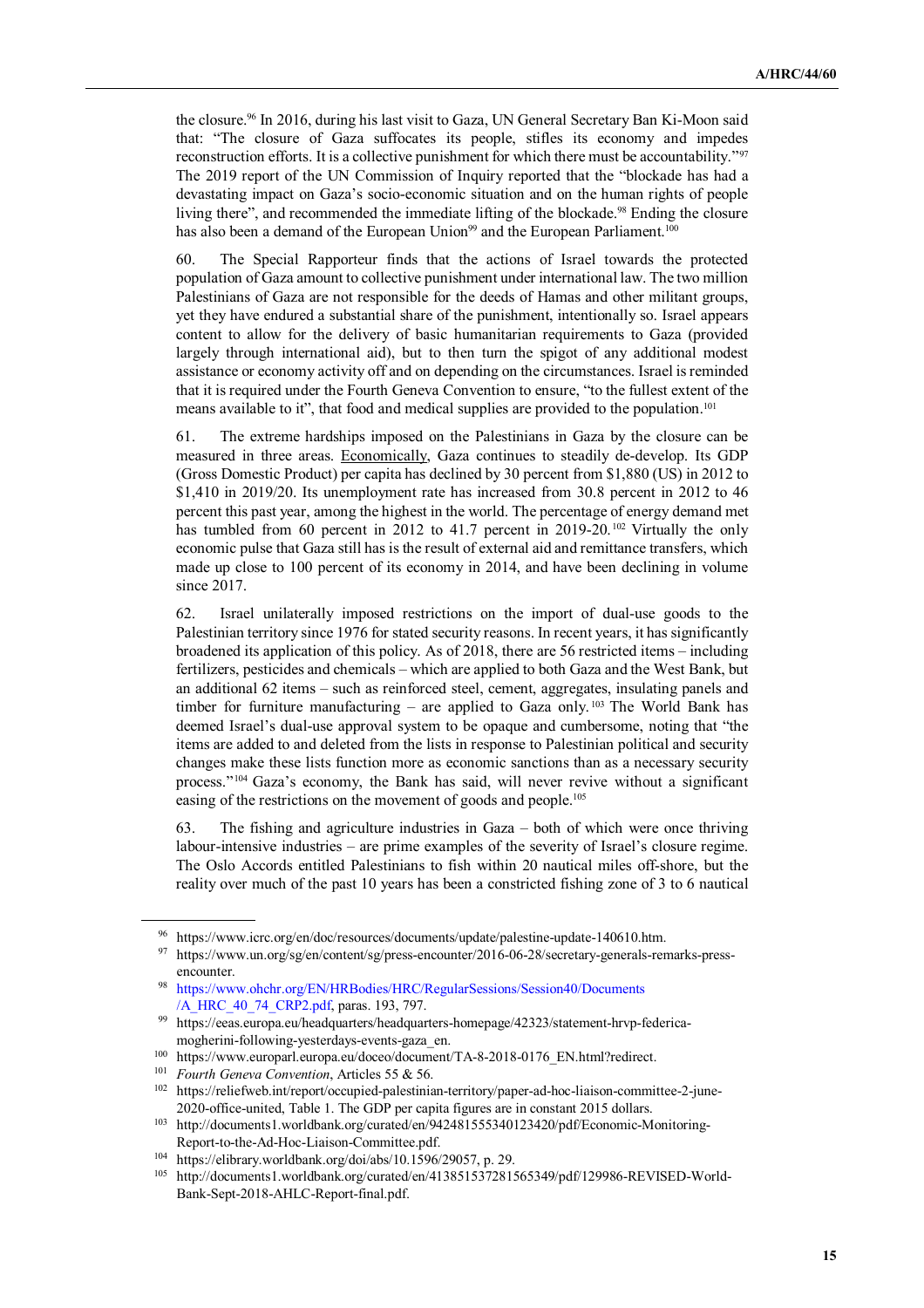miles. The extent of the allowable fishing zone off the Gaza coast depends entirely on Israel's reaction to perceived security threats from Hamas and other militant groups, with no apparent security relationship to the commercial activities of Palestinian fishers. In 2019, Israel reduced the fishing zone nine times, including completely closing the fishery four times. Since 2010, there have been more than 1,300 incidents of the Israeli navy using live ammunition, involving more than 100 injuries, five deaths and 250 confiscations of fishing boats and other equipment. In 2020 to date alone, there have been at least 105 incidents of naval fire at Gaza fishing boats.<sup>106</sup>

64. Respecting agriculture, Israel has imposed a high-risk restricted zone that extends from between 300 to 500 metres from the perimeter fence surrounding Gaza. Much of this restricted zone is high-value fertile soil, which deprives Gaza of approximately 35 percent of its agricultural lands. As a result, farmers and investors are reluctant to invest in greenhouses, livestock production, irrigation systems and high-value crops in areas up to 500 metres from the perimeter fence.<sup>107</sup>

65. Gaza's social sector is the second prominent area to be adversely affected by Israel's closure policy. Gaza's population has increased by 25 percent since 2012 to two million people, but its living standards have sharply declined. The UN Special Coordinator has stated that: "Gaza in 2020 does not provide living conditions that meet international standards of human rights, including the right to development."<sup>108</sup> The numbers of Gazans living under the poverty line, as of 2017, stood at 53 percent (up from 39 percent in 2011), and the World Bank predicts that this will rise to 64 percent.<sup>109</sup> Food insecurity increased from 44 percent of the population in 2012 to 62 percent in 2018.<sup>110</sup>

66. With very limited exceptions, Palestinians in Gaza are not permitted to exit the Strip through Israel. The only exceptions are business traders, patients requiring medical treatment outside, staff of international organizations and special humanitarian cases. (Indeed, since the arrival of Covid-19 in March 2020, travel to and from Gaza has been virtually non-existent). Gaza's airport and commercial seaport were destroyed by Israel and have not permitted to be restored. In 2004, a monthly average of 43,500 Palestinians exited the Israeli-controlled Erez crossing; by 2018, the monthly average had dropped to 9,200.111 Israel regularly closes the Erez crossing in response to actions by Hamas or other militant groups, which often have no relationship to the needs of the Palestinian population in Gaza to travel.

67. Gaza imports approximately 85 percent of its electricity from Israel. Throughout most of 2017 to 2019, the supply of power to Gaza was cut to 4-5 hours a day per household. This resulted in significant challenges for the refrigeration and cooking of food, the use of technology and managing home life. With the recent increase in funds from Qatar, energy supplies in Gaza have increased to around 11-13 hours daily.<sup>112</sup> Punitive fuel cuts made by Israel in response to security challenges periodically interrupt medical care, clean water, sewage treatment and power to homes to the entire population, with no valid security rationale.<sup>113</sup>

68. The supply of drinkable water in Gaza has reached a desperate stage: only 10 percent of Palestinians in Gaza have access to safe drinking water through the public network (down

<sup>&</sup>lt;sup>106</sup> Information provided by Gisha and Al-Mezan.

https://www.ochaopt.org/content/humanitarian-impact-restrictions-access-land-near-perimeter-fencegaza-strip.

 <sup>108</sup> https://reliefweb.int/report/occupied-palestinian-territory/paper-ad-hoc-liaison-committee-2-june-2020-office-united.

 <sup>109</sup> http://documents1.worldbank.org/curated/en/844141590600764047/pdf/Economic-Monitoring-Report-to-the-Ad-Hoc-Liaison-Committee.pdf.

 <sup>110</sup> https://reliefweb.int/report/occupied-palestinian-territory/paper-ad-hoc-liaison-committee-2-june-2020-office-united.

 <sup>111</sup> https://www.ochaopt.org/content/2018-more-casualties-and-food-insecurity-less-fundinghumanitarian-aid.

 <sup>112</sup> https://reliefweb.int/report/occupied-palestinian-territory/paper-ad-hoc-liaison-committee-2-june-2020-office-united.

 <sup>113</sup> https://gisha.org/updates/10159.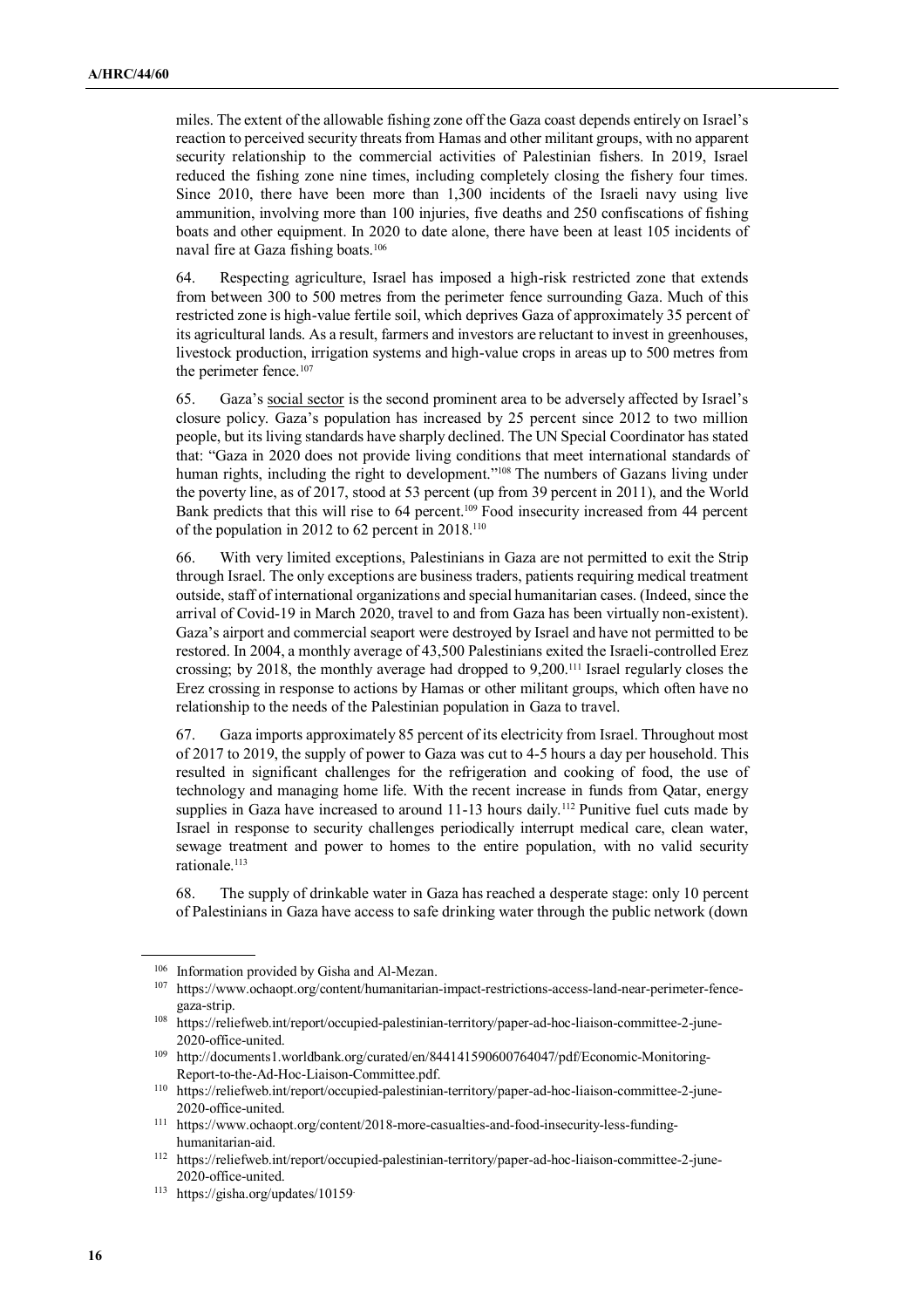from 98.3 percent in 2000), and more than 96 percent of the Gaza aquifer – the only natural source of drinking water in the Strip – is deemed unfit for human consumption because of seawater and sewage contamination.114 This requires much of the population to buy trucked water, which is of varied quality and can cost as much as 15-20 times the water from the public network.115 The inability to treat waste-water – due in large part to the prolonged power cuts as well as long delays by Israel in allowing necessary construction parts to enter Gaza to either repair existing, or build new, waste treatment plants – has resulted in the prolonged dumping of more than 105 million cubic litres of untreated sewage daily into the Mediterranean Sea. All of these trends are vectors for disease and poor living standards.

69. And third, Gaza's health care system is severely depleted and has been brought close to collapse by the closure and escalating conflicts, notwithstanding the dedication of its professionals. In June 2020, 232 items (45 percent) on the essential drug list were at less than a one-month supply at Gaza's Central Drugs Store, and 219 items (42 percent) were totally depleted. <sup>116</sup> Some essential medical equipment – including X-ray scanners, carbon fiber components and epoxy resins used to treat damaged limbs – are classified as dual-use items by Israel, which either prevents or restricts their import.<sup>117</sup> The intermittent and unreliable supply of electricity has posed significant challenges to the delivery of critical care in intensive care units, neonatal units, dialysis units and trauma and emergency departments.<sup>118</sup> The extraordinary volume of injuries, many of them traumatic, arising from the Israeli military's shootings during the 2018-19 Great March of Return – more than 19,000 hospitalizations, almost 8,000 gunshot injuries (many with severe permanent injuries requiring long-term therapy and care) and widespread mental health consequences – have overwhelmed the health care system.<sup>119</sup>

70. All patients in Gaza are required to obtain travel permits from the Government of Israel to access care in Palestinian hospitals in East Jerusalem and the West Bank, or elsewhere, because of the diminished capacity of the Gaza health sector, including shortages or lack of specialist services, equipment, medicines and expertise. There are usually more than 2,000 patient applications for health exit permits each month from Gaza made to Israeli authorities for approval, a third of whom are cancer patients. Between January and May 2020, a third of the applications were unsuccessful.<sup>120</sup>

71. Wages for health professionals have been detrimentally affected by the ongoing closure, the intra-Palestinian political division and limitations to revenue raising for public authorities. Ministry of Health staff have been receiving less than half of their contracted salaries, which has contributed to many of them to seek new postings outside of Gaza. More than 200 doctors left in 2018 alone.<sup>121</sup> On a per capita basis, the number of doctors, nurses and hospital beds per capita has deteriorated since 2012.<sup>122</sup>

#### **E. Withholding of Bodies**

 $\overline{a}$ 

72. Israel has regularly refused to release the bodies of Palestinian militants and civilians back to their families for burial and farewell. Instead, it has retained the bodies and either stored them or buried them in undisclosed cemeteries. B'Tselem stated that, at the end of

<sup>114</sup> https://reliefweb.int/report/occupied-palestinian-territory/paper-ad-hoc-liaison-committee-2-june-2020-office-united.

<sup>115</sup> http://healthclusteropt.org/admin/file\_manager/uploads/files/shares/Documents /humanitarian\_needs\_overview\_2019.pdf.

<sup>&</sup>lt;sup>116</sup> UN WHO, OPT Health Cluster Bulletin, May-June 2020.<br><sup>117</sup> Information provided by Medical Aid for Palestinians (U

Information provided by Medical Aid for Palestinians (UK).

 $118$  https://unctad.org/meetings/en/SessionalDocuments/tdbex68d4\_en.pdf.

<sup>119</sup> http://healthclusteropt.org/admin/file\_manager/uploads/files/shares/Documents /humanitarian\_needs\_overview\_2019.pdf.

<sup>120</sup> http://www.emro.who.int/images/stories/palestine/documents/WHO-PatientVoices 2 Final.pdf?ua=1&ua=1.

<sup>121</sup> https://unctad.org/meetings/en/SessionalDocuments/tdbex68d4\_en.pdf.

<sup>122</sup> https://reliefweb.int/report/occupied-palestinian-territory/paper-ad-hoc-liaison-committee-2-june-2020-office-united.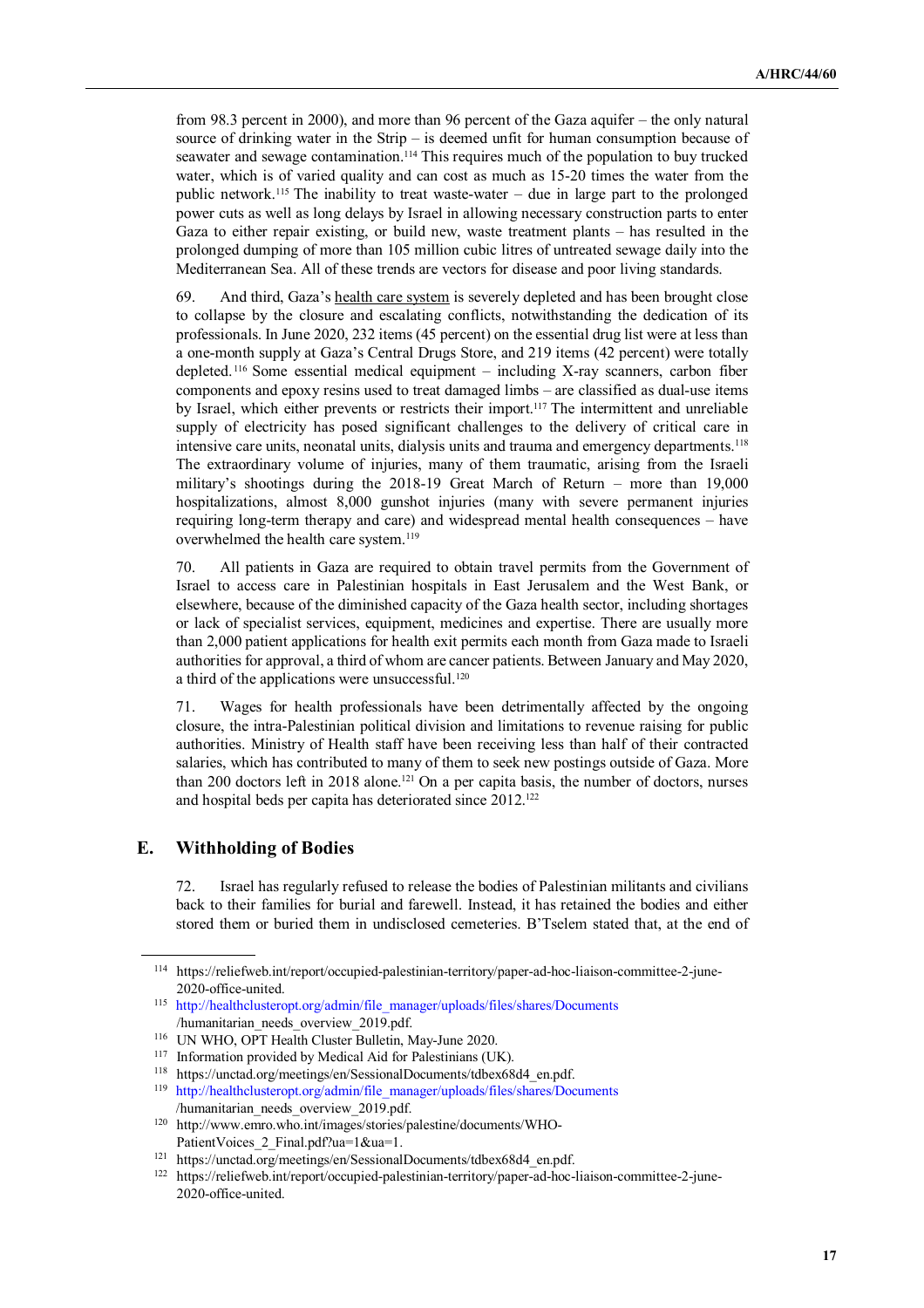October 2019, Israel was withholding the bodies of 52 Palestinians.123 Israel retains the bodies to use as bargaining chips for the release of bodies of Israelis held by Palestinian militant groups, primarily Hamas. The then Israeli Minister of Defence issued in 2016, following a gun attack in Tel Aviv, that the bodies of the attackers were not to be returned "to deter potential attackers and their families.<sup>124</sup> A former Israeli Minister of Justice has recently criticized the policy, stating that: "Refusing to hand over bodies motivates similar conduct by the other side."<sup>125</sup>

73. International law stipulates that the remains of dead combatants should be treated with respect and dignity. The Geneva Conventions provide that the military has an obligation to facilitate the repatriation of the bodies and remains of the dead.<sup>126</sup> In particular, Rule 114 of the Rules of Customary International Law, developed by the ICRC, states that:

Parties to the conflict must endeavour to facilitate the return of the remains of the deceased upon request of the party to which they belong or upon request of their next of kin.<sup>127</sup>

74. UN Secretary General Ban Ki-Moon observed in 2016 that the withholding of bodies amounts to collective punishment and is also inconsistent with Israel's obligations as an occupying power under the Fourth Geneva Convention.<sup>128</sup>

75. Israel's legal basis for withholding the bodies is found in Article 133 of the *Defense (Emergency) Regulations*, <sup>129</sup> which authorizes the Military Commander to retain bodies of dead combatants. In December 2017, the Israeli High Court held, 2-1, that the bargainingchips policy was unlawful, as Article 133 did not specifically authorize the Commander to withhold bodies.130 It noted that, besides Israel, only Russia withheld the bodies of dead combatants, and this practice had been deemed illegal by the European Court of Human Rights.<sup>131</sup>

76. However, the High Court subsequently decided to review the policy, sitting as a seven judge panel. In September 2019, the Court in *Alayan* reversed the 2017 precedent and endorsed the practice of withholding bodies in a 4-3 majority. Chief Justice Esther Hayut wrote that the objective purpose of the *Defense (Emergency) Regulations* was to offer the State of Israel effective tools to fight terror and to protect state security. While the withholding of bodies violates fundamental rights such as human dignity and family life, she found that this is outweighed by the public interest to reclaim the bodies of dead Israeli soldiers.132 According to B'Tselem, the High Court's ruling: "defies the basic tenet of judicial interpretation, which requires choosing the option that is least injurious to human rights and to the rule of law." It added that the circumstances of occupation: "warrant enhanced protection for the population, yet the Court uses its powers of judicial review to enhance the power of the state, including its use of draconian measures."<sup>133</sup>

<sup>&</sup>lt;sup>123</sup> https://www.btselem.org/routine founded on violence/20191022 hcj greenlights holding palestinian bodies as bargaining chips.

<sup>124</sup> https://www.haaretz.com/israel-news/lieberman-seeks-to-fast-track-demolition-of-terrorists-homes-1.5393808.

<sup>125</sup> https://www.al-monitor.com/pulse/originals/2019/11/israel-palestinians-hamas-islamic-jihad-bodiesexchange-deal.html.

<sup>126</sup> *First Geneva Convention*, Article 17; *Third Geneva Convention*, Article 120; *Fourth Geneva Convention*, Article 130; *Additional Protocol 1*, Article 34.

<sup>127</sup> https://ihl-databases.icrc.org/customary-ihl/eng/docs/v1\_rul\_rule114.

<sup>128</sup>A/71/364, para. 25. The Secretary General referred to Articles 27 and 30 of the *Fourth Geneva Convention.* 

<sup>&</sup>lt;sup>129</sup> 1442 Palestine Gazette, Supp. No. 2, at 1055, 1089 (27 September 1945), as amended.

<sup>130</sup> http://www.jlac.ps/details.php?id=nwjkfoa1502y4xxtgq2tv.

<sup>131</sup> *Sabanchiyeva v Russia* (ECHR) (6 June 2013), accessed at: http://hudoc.echr.coe.int/eng?i=001- 120070.

<sup>132</sup> http://www.jlac.ps/details.php?id=nwjkfoa1502y4xxtgq2tv.

<sup>&</sup>lt;sup>133</sup> https://www.btselem.org/routine founded on violence/20191022 hcj greenlights holding palestinian bodies as bargaining chips.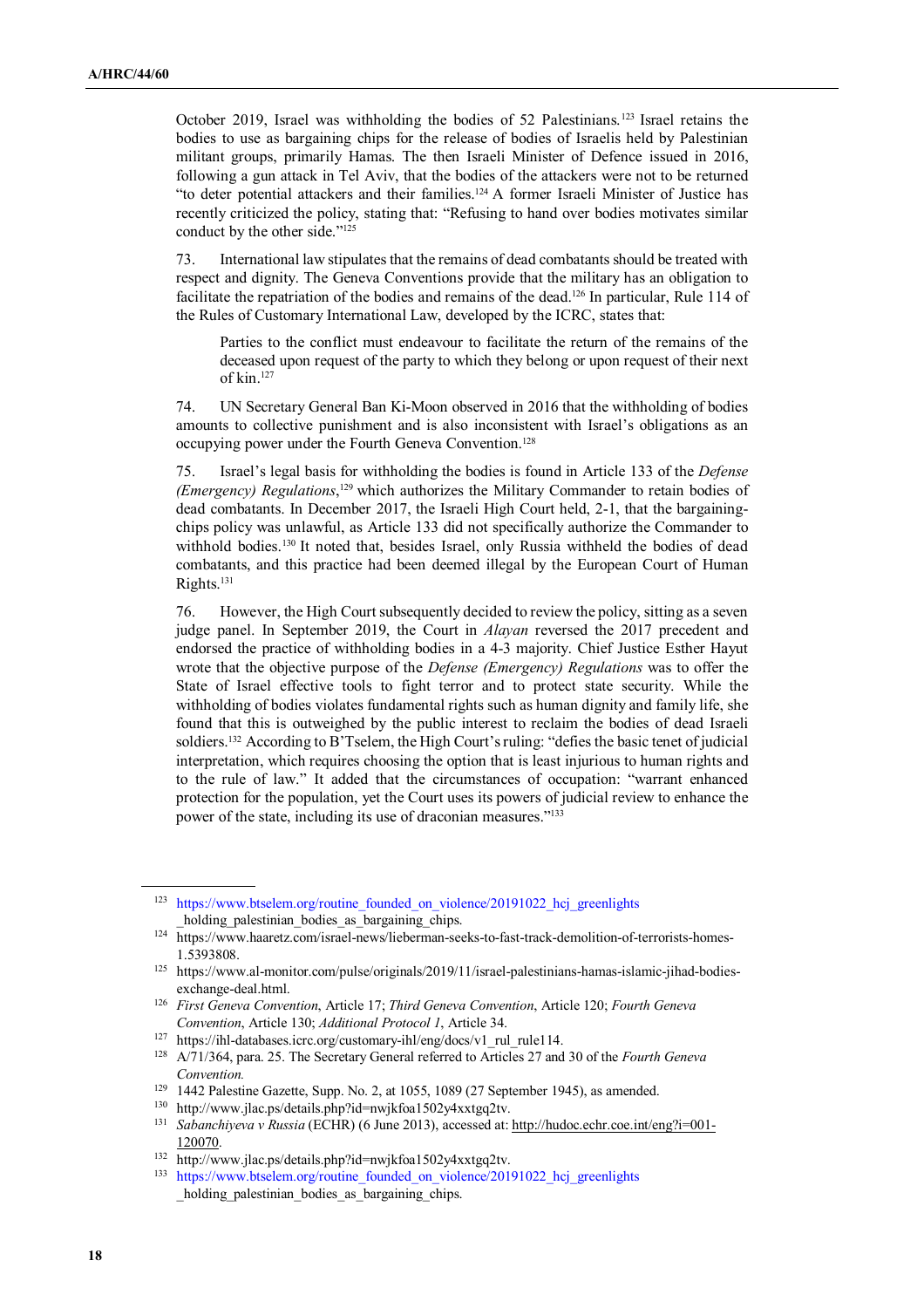# **F. Curfews and Restrictions of Freedom of Movement**

77. Freedom of movement is a fundamental human right, enshrined in Article 13 of the Universal Declaration of Human Rights.134 It is a basic component of liberty, and it is intrinsically attached to the rights to equality and human dignity. Article 27 of the *Fourth Geneva Convention* guarantees that protected persons under occupation are to have their individual rights protected, subject to the occupying power's duty to ensure public order and safety under Article 43 of the *Hague Regulations*. As with all human rights, this right is to be applied broadly and generously, and exceptions are to be interpreted narrowly.

78. Throughout the occupation, Israel has controlled and restricted movement through the imposition of both short and long term curfews on Palestinian communities, through an increasingly sophisticated system of physical barriers, check-points and by-passes, and through comprehensive administrative permit requirements. Israel justifies these measures as necessary to maintain security, both in order to protect its 240 illegal settlements in the West Bank and to control a restive and defiant population. Within the West Bank, it presently employs more than 590 fixed permanent obstacles (such as checkpoints, earth-mounds and road gates) to manage or obstruct movement by Palestinians, as well as the frequent use of flying or temporary checkpoints. While Israel has recently enhanced its system of movement control to lessen the degree of disruption in some areas of the West Bank, its current restrictions remain in breach of international law and they remain particularly obtrusive in Hebron and in regions affected by the Wall.<sup>135</sup>

79. The principal obstacle to movement within the West Bank, including East Jerusalem, is the Wall, 85 percent of which is located within the occupied territory, and has been deemed to be illegal by the International Court of Justice.<sup>136</sup> The Wall weaves through and divides Palestinian communities and cities, farmlands and properties. It presents a particular challenge to Palestinian farmers who live on one side of the Wall and whose productive lands are on the other side. They, their families and their agricultural workers must obtain special permits from Israel to pass through the gates and checkpoints to farm. The United Nations has reported that recent years have witnessed three disturbing trends: a significant decline in the issuance of these permits, a reduction in the period of time that a farmer can tend to the land and fewer occasions when the gates and checkpoints at the Wall are open for agricultural access.<sup>137</sup>

# **IV. Conclusions**

 $\overline{a}$ 

80. Collective punishment is a tool of control and domination that is antithetical to the modern rule of law. It defies the foundational legal principle that only the guilty should incur penalties for their actions, after having been found responsible through a fair process. Prohibitions of collective punishment are found in virtually all legal systems across the globe. The deeds of a few cannot, under any circumstances, justify the punishment of the innocent, even in a conflict zone, even under occupation, even during times of popular discontent and security challenges. Like torture, there are no permissible exceptions to the use of collective punishment in law. And, like torture, the use of collective punishment flouts law and morality, dignity and justice, and stains all those who practice it.

81. An occupying power has a duty to maintain order and public safety, and it is entitled to punish individuals who breach enforceable laws. But these practices, these laws and these procedures must be consistent with the elevated standards of international human rights and humanitarian law. Accordingly, an occupation must be administered through a rights-based approach, subject only to actual and genuine security requirements. And behind these rightscentred responsibilities is an indelible lesson from history: an occupying power that ignores

<sup>134</sup> https://www.ohchr.org/EN/UDHR/Documents/UDHR\_Translations/eng.pdf.

<sup>135</sup> https://www.ochaopt.org/content/longstanding-access-restrictions-continue-undermine-livingconditions-west-bank-palestinians.

<sup>136</sup> https://www.icj-cij.org/files/case-related/131/131-20040709-ADV-01-00-EN.pdf.

<sup>137</sup> https://www.ochaopt.org/content/longstanding-access-restrictions-continue-undermine-livingconditions-west-bank-palestinians.